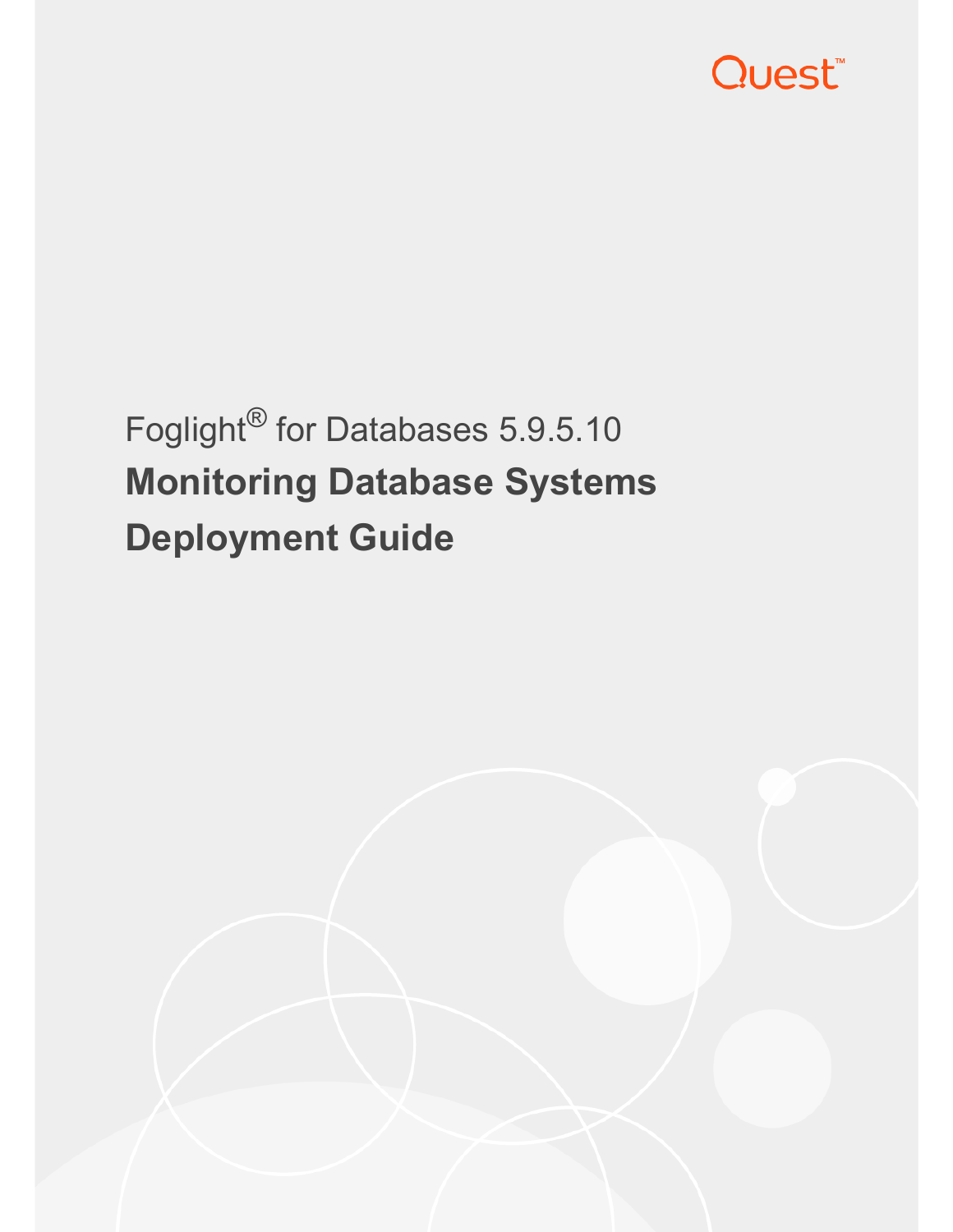#### **© 2019 Quest Software Inc.**

#### **ALL RIGHTS RESERVED.**

This guide contains proprietary information protected by copyright. The software described in this guide is furnished under a software license or nondisclosure agreement. This software may be used or copied only in accordance with the terms of the applicable agreement. No part of this guide may be reproduced or transmitted in any form or by any means, electronic or mechanical, including photocopying and recording for any purpose other than the purchaser's personal use without the written permission of Quest Software Inc.

The information in this document is provided in connection with Quest Software products. No license, express or implied, by estoppel or otherwise, to any intellectual property right is granted by this document or in connection with the sale of Quest Software products. EXCEPT AS SET FORTH IN THE TERMS AND CONDITIONS AS SPECIFIED IN THE LICENSE<br>AGREEMENT FOR THIS PRODUCT, QUEST SOFTWARE ASSUMES NO LIABILITY WHATSOEVER AND DISCLAIMS ANY EXPRESS, IMPLIED OR STATUTORY WARRANTY RELATING TO ITS PRODUCTS INCLUDING, BUT NOT LIMITED TO, THE IMPLIED WARRANTY OF MERCHANTABILITY, FITNESS FOR A PARTICULAR PURPOSE, OR NON-INFRINGEMENT. IN NO<br>EVENT SHALL QUEST SOFTWARE BE LIABLE FOR ANY DIRECT, INDIRECT, CONSEQUENTIAL, PUNITIVE, SPECIAL OR<br>INCIDENTAL DAMAGES (INCLU INTERRUPTION OR LOSS OF INFORMATION) ARISING OUT OF THE USE OR INABILITY TO USE THIS DOCUMENT, EVEN IF QUEST SOFTWARE HAS BEEN ADVISED OF THE POSSIBILITY OF SUCH DAMAGES. Quest Software makes no representations or warranties with respect to the accuracy or completeness of the contents of this document and reserves the right to make changes to specifications and product descriptions at any time without notice. Quest Software does not make any commitment to update the information contained in this document.

If you have any questions regarding your potential use of this material, contact:

Quest Software Inc. Attn: LEGAL Dept. 4 Polaris Way Aliso Viejo, CA 92656

Refer to our website (www.quest.com) for regional and international office information.

#### **Patents**

Quest Software is proud of our advanced technology. Patents and pending patents may apply to this product. For the most current<br>information about applicable patents for this product, please visit our website at www.quest

#### **Trademarks**

Quest, the Quest logo, Foglight, and Join the Innovation are trademarks and registered trademarks of Quest Software Inc. in the U.S.A. and other countries. For a complete list of Quest Software trademarks, please visit our Red Hat, JBoss, the JBoss logo, and Red Hat Enterprise Linux are registered trademarks of Red Hat, Inc. in the U.S. and other countries. CentOS is a trademark of Red Hat, Inc. in the U.S. and other countries. Fedora and the Infinity design logo are trademarks of Red Hat, Inc. Microsoft, .NET, Active Directory, Internet Explorer, Hyper-V, Office 365, SharePoint, Silverlight, SQL<br>Server, Visual Basic, Windows, Windows Vista and Windows Server are either registered trad Corporation in the United States and/or other countries. AIX, IBM, PowerPC, PowerVM, and WebSphere are trademarks of International Business Machines Corporation, registered in many jurisdictions worldwide. Java, Oracle, Oracle Solaris,<br>PeopleSoft, Siebel, Sun, WebLogic, and ZFS are trademarks or registered trademarks of Oracle and/or its States and other countries. SPARC is a registered trademark of SPARC International, Inc. in the United States and other countries. Products bearing the SPARC trademarks are based on an architecture developed by Oracle Corporation. OpenLDAP is a<br>registered trademark of the OpenLDAP Foundation. HP is a registered trademark that belongs to Hewlett-Packar Company, L.P. Linux is a registered trademark of Linus Torvalds in the United States, other countries, or both. MySQL is a registered trademark of MySQL AB in the United States, the European Union and other countries. Novell and eDirectory are registered trademarks of Novell, Inc., in the United States and other countries. VMware, ESX, ESXi, vSphere, vCenter, vMotion, and vCloud Director are registered trademarks or trademarks of VMware, Inc. in the United States and/or other jurisdictions. Sybase is a registered trademark of Sybase, Inc. The X Window System and UNIX are registered trademarks of The Open Group. Mozilla and Firefox are registered trademarks of the Mozilla Foundation. IOS is a registered trademark or trademark of Cisco Systems, Inc. and/or its affiliates in the United States and certain other countries. Apple, iPad, iPhone, Mac OS, Safari, Swift, and Xcode are trademarks of Apple Inc., registered in the U.S. and other countries. Ubuntu is a registered trademark of Canonical Ltd. Symantec and Veritas are trademarks or registered trademarks of Symantec Corporation or its affiliates in the U.S. and other countries. OpenSUSE, SUSE, and YAST are registered trademarks of SUSE LCC in the United States and other countries. Citrix, AppFlow, NetScaler, XenApp, and XenDesktop are trademarks of Citrix Systems, Inc. and/or one or more of its subsidiaries, and may be registered in the United States Patent and Trademark Office and in other countries. PostgreSQL is a registered trademark<br>of the PostgreSQL Global Development Group. MariaDB is a trademark or registered trademark of the European Union and United States of America and/or other countries. Intel, Itanium, Pentium, and Xeon are trademarks of Intel Corporation in the U.S. and/or other countries. Debian is a registered trademark of Software in the Public Interest, Inc. OpenStack is a trademark of the OpenStack Foundation. All other marks and names mentioned herein may be trademarks of their respective companies.

#### **Legend**

**WARNING: A WARNING icon indicates a potential for property damage, personal injury, or death.**

**CAUTION: A CAUTION icon indicates potential damage to hardware or loss of data if instructions are not followed.** Ţ

**IMPORTANT NOTE**, **NOTE**, **TIP**, **MOBILE**, or **VIDEO:** An information icon indicates supporting information.i

Foglight® for Databases Deployment Guide Updated - December 2019 Software Version - 5.9.5.10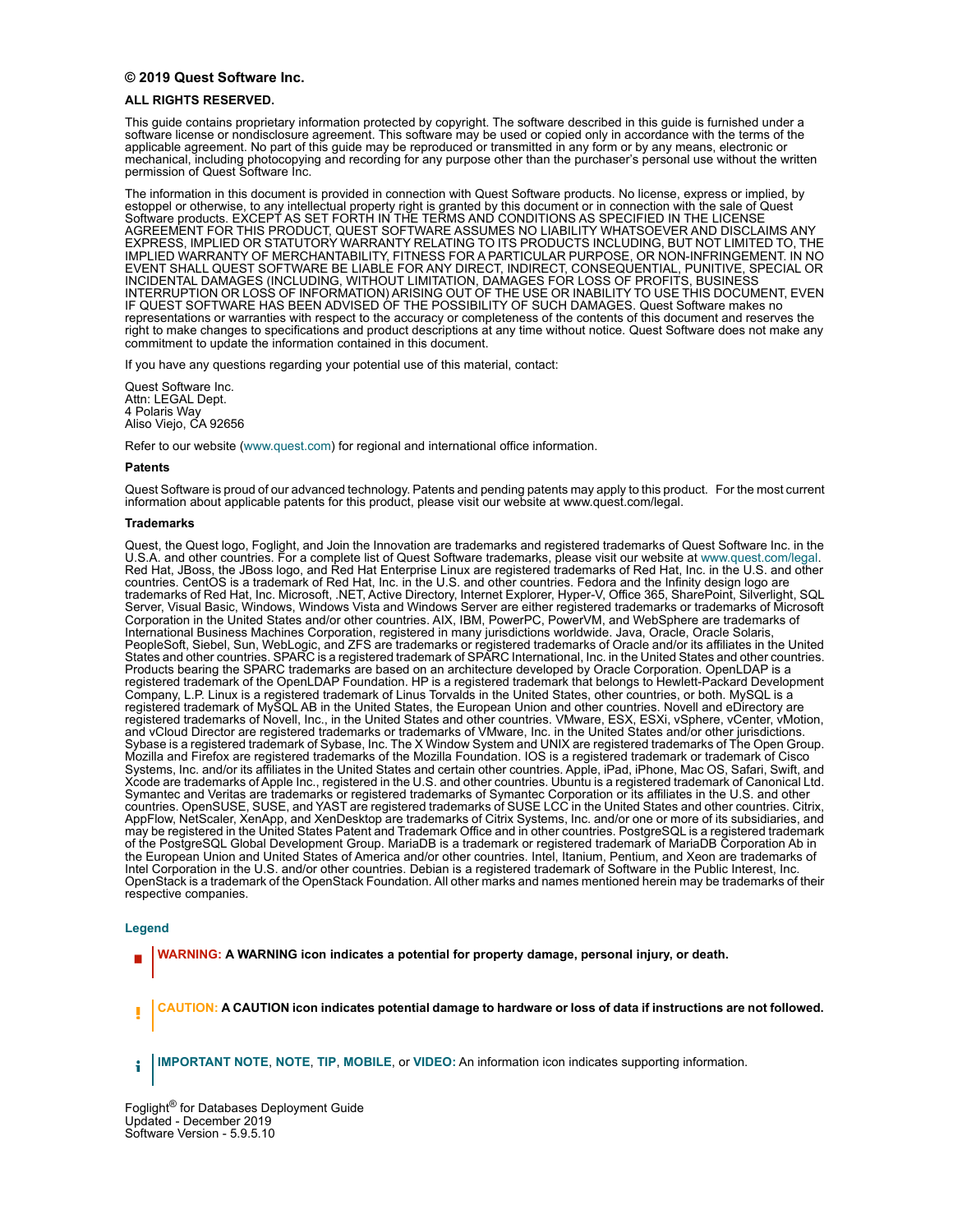## **Contents**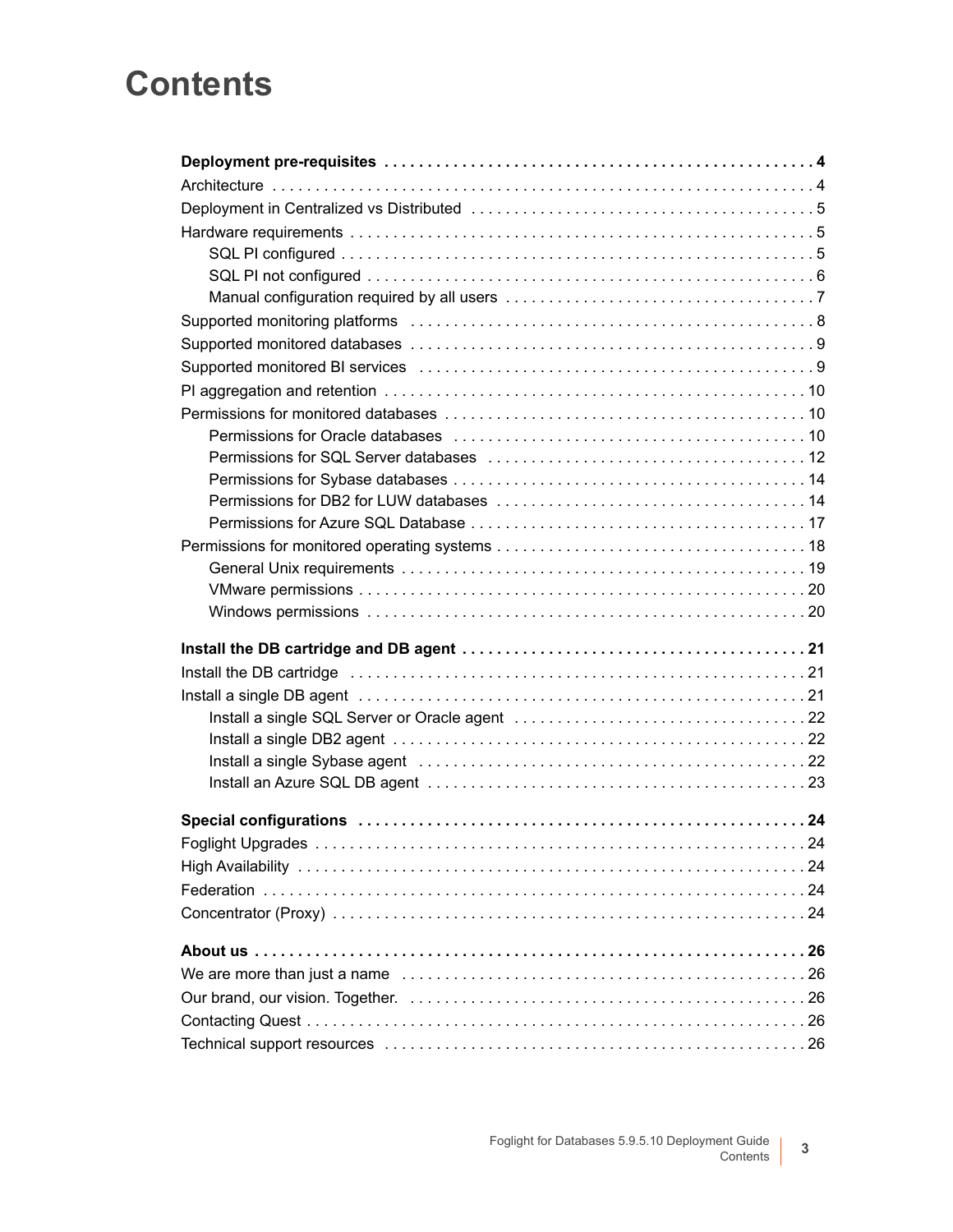# **Deployment pre-requisites**

**1**

Welcome to the *Foglight for Databases Deployment Guide*. This guide provides the pre-requisites for optimal deployment, to ensure the best user experience possible.

This section describes important deployment information required to monitor the leading RDBMS: Oracle®, SQL Server<sup>®</sup>, Sybase<sup>®</sup>, DB2 for LUW, and Azure<sup>®</sup> SQL.

## <span id="page-3-0"></span>**Architecture**

There are three main components:

- **Foglight Management Server** and **Foglight Database Repository**  Responsible for managing, alerting and viewing the collected data. Both components can be set to run on the same machine or reside on separate machines.
- **Agent Manager** Hosts the monitoring database agents.
- **SQL PI Repository** An embedded repository which stores the SQL PI data that the monitoring agents collect. Currently available on Oracle and SQL Server monitoring only.

**Figure 1. Foglight for Databases Components**

**Foglight for Databases Components** 

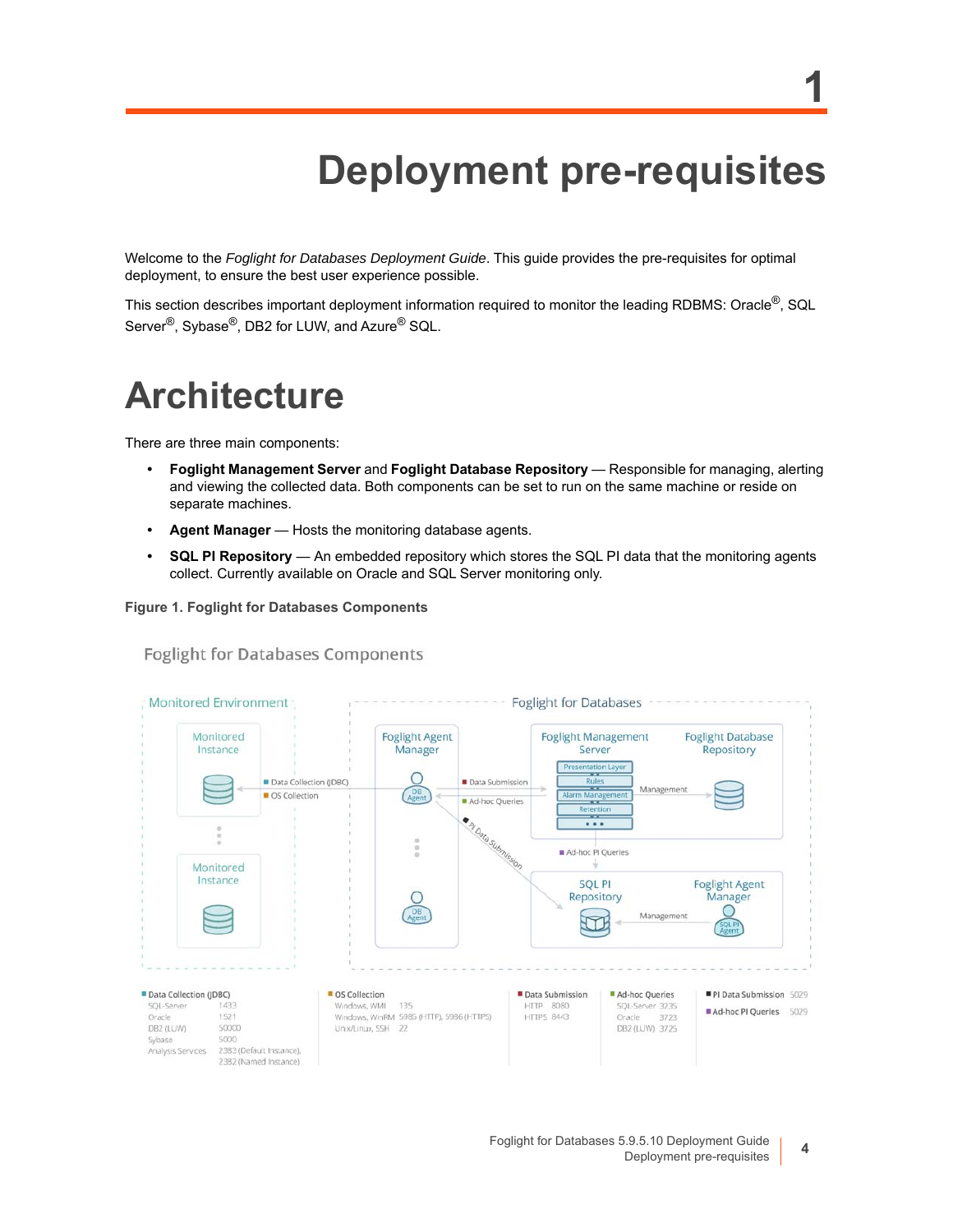# <span id="page-4-0"></span>**Deployment in Centralized vs Distributed**

In monitoring environments that exceed a total of 20 agents, a distributed installation is necessary:

- **•** The FMS should be installed on a dedicated server.
- **•** External FglAMs should be used for DB Agents and with each installed on a dedicated server.
- **•** Each instance of the SQL PI repository should be installed on a separate server.

In All-in-One installations on virtual machines (VMs), the machine must have all of the CPU and Memory requirements fully reserved.

<span id="page-4-1"></span>Once the total number of agents exceeds 20, All-in-One installations are no longer supported.

# **Hardware requirements**

Identif[y your hardware req](#page-4-2)uirements, which are determined by whether SQL PI is configured and by the number of monitoring agents.

- **•** [SQL PI configured](#page-5-0)
- **•** SQL PI not configured
- <span id="page-4-2"></span>**NOTE:** The Numbers of agent refers to DB agents. The IC agents resources are calculated within the DB ÷ agents. Sizing requirements are exclusively for Foglight components and these resources should not compete with any other resources required for the OS or applications installed on the same system.

## **SQL PI configured**

SQL PI is available only for Oracle, SQL Server and SQL Server BI (Analysis services). These tables define the Hardware requirements for each server based on the number of monitoring agents

After lo[cating your hardware requirements in the t](#page-6-0)ables, ensure that you complete the manual JVM Setting configuration as described in:

**•** Manual configuration required by all users

### **Foglight Management Server**

**Table 1. Foglight Management Server with SQL PI configured**

| Number of Agents <5     |         | <50     | $100$   | $200$   | $<$ 400 | <600    | <800    |
|-------------------------|---------|---------|---------|---------|---------|---------|---------|
| CPUs $(2.4$ GHz $)^*$   | 2 cores | 4 cores | 4 cores | 4 cores | 4 cores | 6 cores | 8 cores |
| RAM <sup>*</sup>        | 6GB     | 8GB     | 8GB     | 10GB    | 12GB    | 16GB    | 18GB    |
| JVM Settings**          | 4096MB  | 4096MB  | 4096MB  | 6144MB  | 8192MB  | 10240MB | 14336MB |
| <b>Hard Drive Space</b> | 10GB    | 100GB   | 200GB   | 400GB   | 800GB   | 1200GB  | 1600GB  |

**CPUs (2.4GHz)**\* — for a virtual machine the CPU allocation must be reserved. The reservation is expressed in MHz

**RAM**\*- for a virtual machine the memory allocation must be reserved.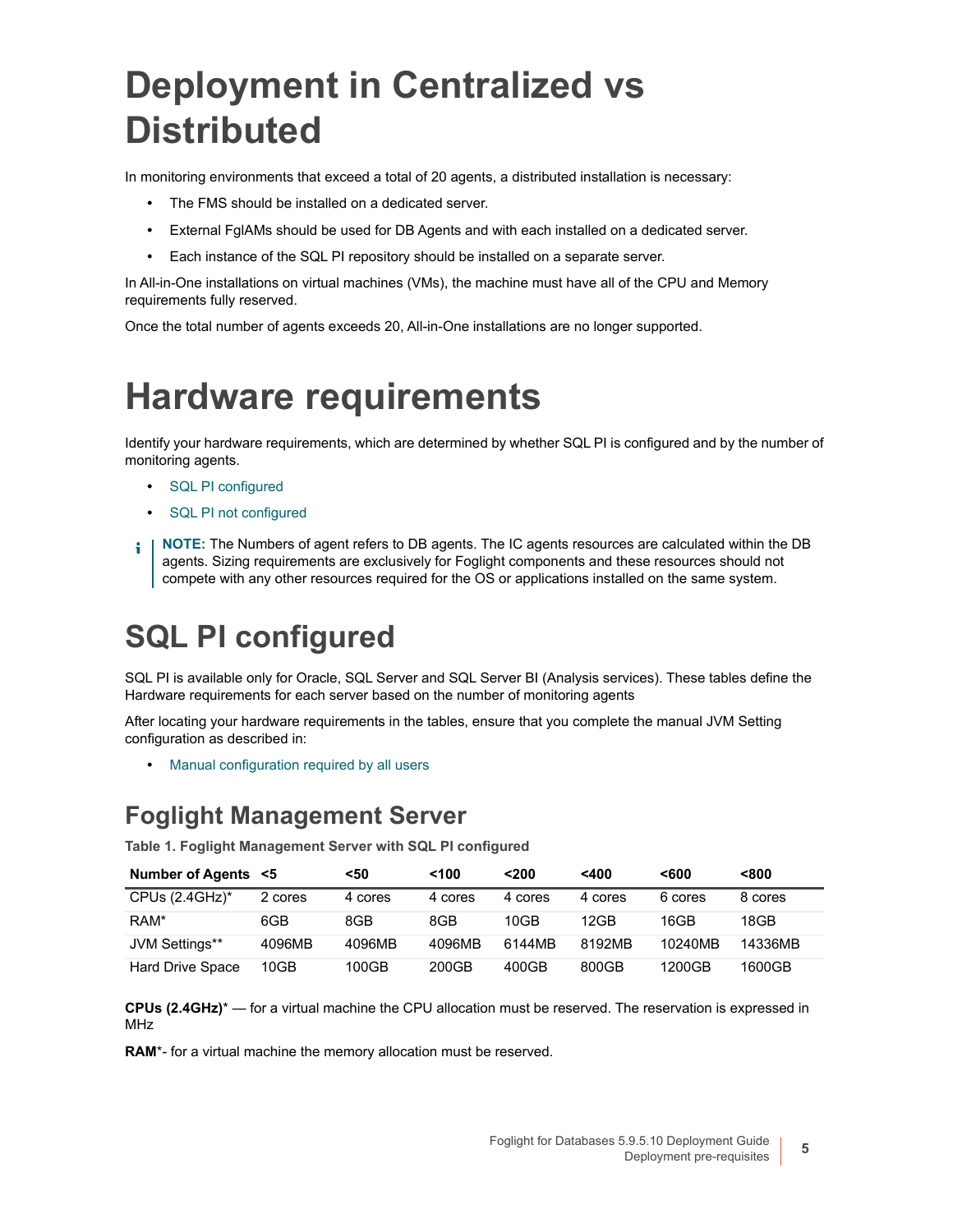### **Foglight Agent Manager**

**Table 2. Foglight Agent Manager**

| <b>Number of Agents</b> | <5     | <50     | < 100   | $200$   | $<$ 400  | <600     | < 800    |
|-------------------------|--------|---------|---------|---------|----------|----------|----------|
| CPUs $(2.4$ GHz $)^*$   | core   | 4 cores | 8 cores | 8 cores | 10 cores | 12 cores | 14 cores |
| RAM*                    | 2GB    | 8GB     | 12GB    | 16GB    | 20GB     | 26GB     | 34GB     |
| JVM Settings**          | 1024MB | 6144MB  | 8192MB  | 12288MB | 16384MB  | 22528MB  | 30720MB  |
| <b>Hard Drive Space</b> | 2GB    | 5GB     | 10GB    | 20GB    | 40GB     | 60GB     | 80GB     |

**IMPORTANT:** If you are monitoring more than 70 agent running on Windows system, the monitored hosts ÷. should be configured to use WinRM.

Monitoring Analysis services is supported only on Agent Managers running on Windows which must have a version of .NET 3.5 installed.

One PI repository can only be attached by at most three Foglight Agent Managers at a time.

**CPUs (2.4GHz)**\* — for a virtual machine the CPU allocation must be reserved. The reservation is expressed in MHz.

**RAM**\*- for a virtual machine the memory allocation must be reserved.

### **SQL PI Repository**

**WARNING:** Linux® is the recommended platform for both Oracle and SQL Server monitoring. Exclude the SQL PI repository directory (named Infobright™) from real-time scanning (for example, Antivirus software). For a virtual machine the CPU and memory allocations must be reserved. Recommended configuration would be a separate FMS and FglAM where PI repository resides on and a separate FgIAM where DB Agents resides on the different host machine.

**Table 3. SQL PI Repository**

| <b>Number of Agents</b> | <5   | <50     | $100$   | <200    | $400$   | <600     | <800     |
|-------------------------|------|---------|---------|---------|---------|----------|----------|
| CPUs $(2.4$ GHz $)^*$   | core | 4 cores | 4 cores | 6 cores | 8 cores | 12 cores | 16 cores |
| RAM*                    | 4GB  | 10GB    | 14GB    | 20GB    | 24GB    | 30GB     | 36GB     |
| <b>Hard Drive Space</b> | 10GB | 100GB   | 200GB   | 400GB   | 800GB   | 1200GB   | 1600GB   |

**CPUs (2.4GHz)**\* — for a virtual machine the CPU allocation must be reserved. The reservation is expressed in MHz

<span id="page-5-0"></span>**RAM**\*- for a virtual machine the memory allocation must be reserved.

## **SQL PI not configured**

The table defines the Hardware requirements based on the number of monitoring agents.

After lo[cating your hardware requirements in the t](#page-6-0)ables, ensure that you complete the manual JVM Setting configuration as described in:

**•** Manual configuration required by all users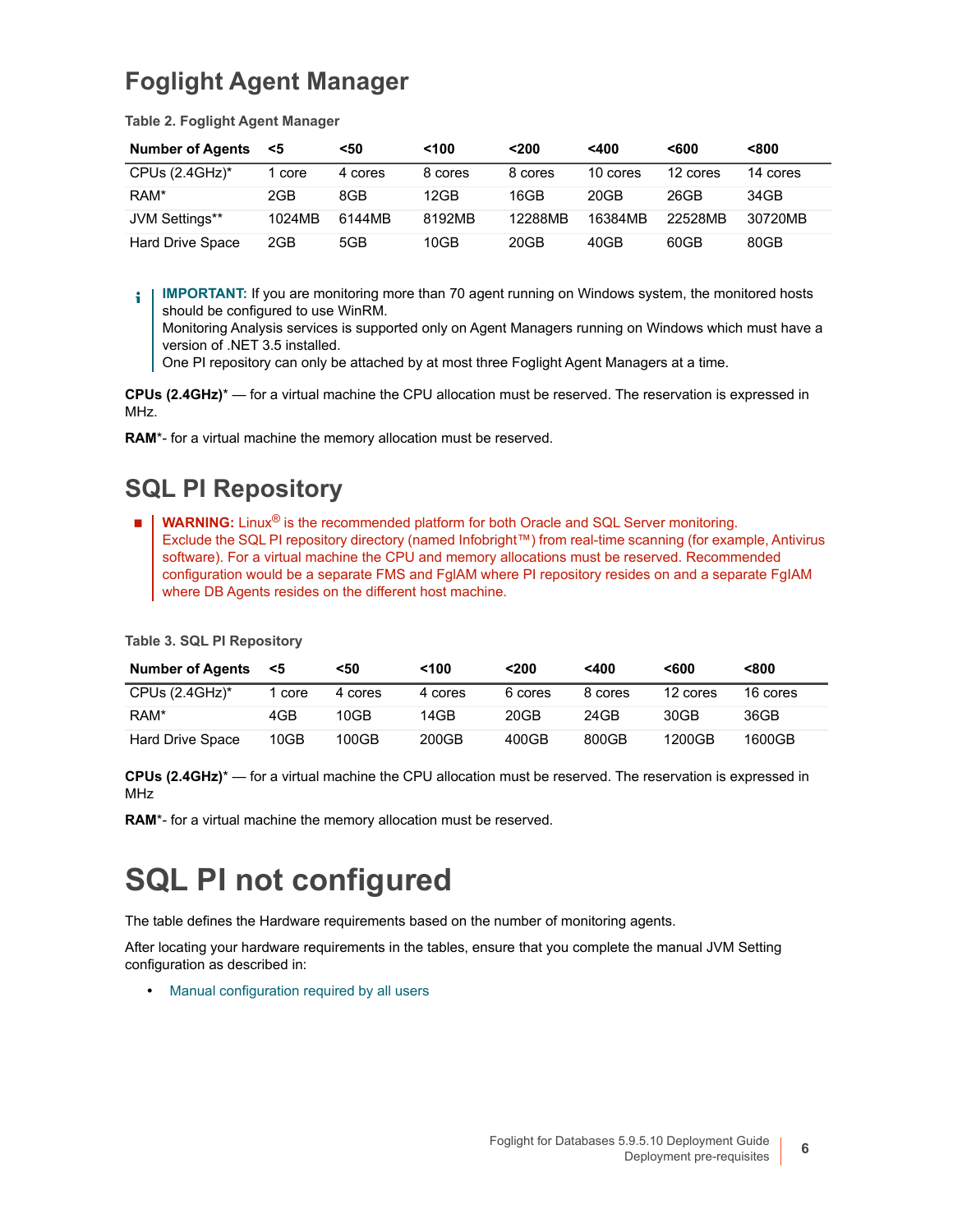### **Foglight Management Server**

| <b>Number of Agents</b> | <5      | $100$   | $200$   | $<$ 400 | < 600   | < 800   |
|-------------------------|---------|---------|---------|---------|---------|---------|
| CPUs $(2.4$ GHz $)^*$   | 2 cores | 4 cores | 4 cores | 4 cores | 6 cores | 8 cores |
| RAM <sup>*</sup>        | 6GB     | 8GB     | 10GB    | 12GB    | 16GB    | 18GB    |
| JVM Settings**          | 4096MB  | 4096MB  | 6144MB  | 8192MB  | 10240MB | 14336MB |
| <b>Hard Drive Space</b> | 10GB    | 200GB   | 400GB   | 800GB   | 1200GB  | 1600GB  |

**Table 4. Foglight Management Server**

**CPUs (2.4GHz)**\* — for a virtual machine the CPU allocation must be reserved. The reservation is expressed in MHz

**RAM**\*- for a virtual machine the memory allocation must be reserved.

### **Foglight Agent Manager**

**Table 5. Foglight Agent Manager**

| Number of Agents <5     |       | <100    | $200$   | $400$   | $600$   | < 800   |
|-------------------------|-------|---------|---------|---------|---------|---------|
| CPUs $(2.4$ GHz $)^*$   | core  | 2 cores | 4 cores | 4 cores | 6 cores | 8 cores |
| RAM*                    | 1GB   | 4GB     | 6GB     | 10GB    | 14GB    | 18GB    |
| JVM Settings**          | 256MB | 2048MB  | 4096MB  | 8192MB  | 12288MB | 16384MB |
| <b>Hard Drive Space</b> | 2GB   | 5GB     | 10GB    | 20GB    | 30GB    | 40GB    |

**IMPORTANT:** If you are monitoring more than 70 agent running on Windows system, the monitored hosts i I should be configured to use WinRM.

**CPUs (2.4GHz)**\* — for a virtual machine the CPU allocation must be reserved. The reservation is expressed in MHz

<span id="page-6-1"></span>**RAM**\*- for a virtual machine the memory allocation must be reserved.

## <span id="page-6-0"></span>**Manual configuration required by all users**

### **Foglight Management Server, JVM Settings \*\***

Edit the *server.config* file located under the <*Foglight installation directory>\config directory*.

For 4096MB, add the following lines:

```
server.vm.option0 = "-Xms4096m";
server.vm.option1 = "-Xmx4096m";
```
### **Foglight Agent Manager, JVM Settings \*\***

Edit the *baseline.jvmargs.config* file located under the *<Agent Manager installation directory>\state\default\config\ directory*

For 2048MB, add the following lines:

vmparameter.0 = "-Xms2048m"; vmparameter.1 = "-Xmx2048m";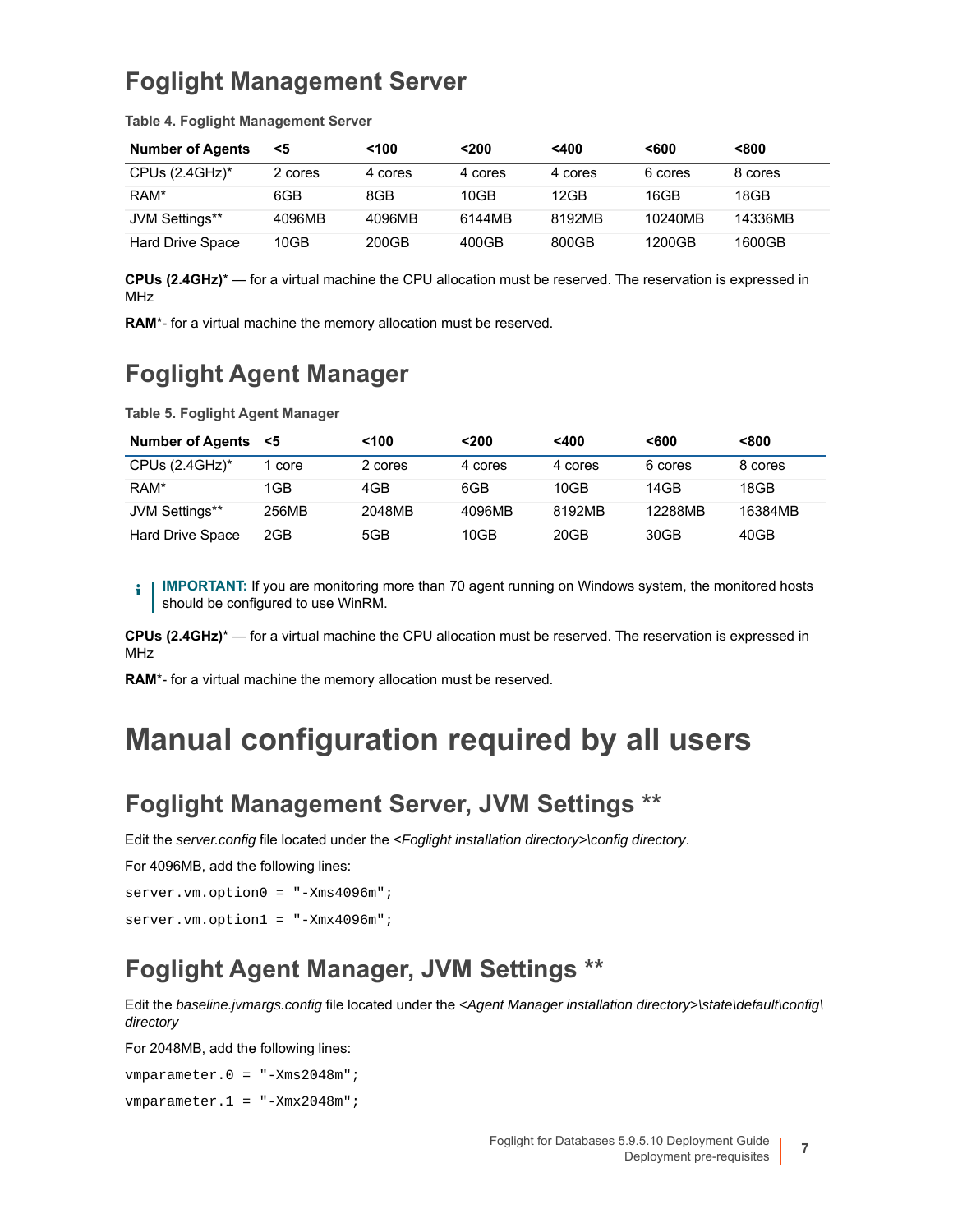### **Other settings**

For number of agents > 50, edit these settings:

**• Data submission channel** — edit the *fglam.config.xml* file located under the <*Agent Manager installation directory>\state\default\config\* directory

Alter the following lines:

config:upstream attribute max-disk-space="102400"

config:downstream attribute max-disk-space="102400"

**• Number of OS connections** — edit the *baseline.jvmargs.config* file located under the <*Agent Manager installation directory>\state\default\config\* directory

Increase the number of allowed OS connections:

<span id="page-7-0"></span>vmparameter.2 = "-Dcom.quest.connection.regulator.maxActiveConnectionsCap=1024";

# **Supported monitoring platforms**

#### **[Supported Platforms for the Foglight Management Serve](http://support.quest.com/technical-documents/foglight/5.9.4/system-requirements-and-platform-support-guide/supported-platforms/supported-platforms-for-the-management-server)**r

http://support.quest.com/technical-documents/foglight/5.9.5/system-requirements-and-platform-supportguide/supported-platforms/supported-platforms-for-the-management-server

#### **[S](http://support.quest.com/technical-documents/foglight/5.9.4/system-requirements-and-platform-support-guide/supported-platforms/supported-platforms-for-the-agent-manager)upported Platforms for Foglight Agent Manager**

http://support.quest.com/technical-documents/foglight/5.9.5/system-requirements-and-platform-supportguide/supported-platforms/supported-platforms-for-the-agent-manager

#### **Support[ed Plat](#page-7-1)forms for Foglight Agent Manager with PI Configured**

Refer to Table 6 Supported Platforms for SQL PI Repository.

#### **Supported Platforms for SQL PI Repository**

<span id="page-7-1"></span>**WARNING:** Linux<sup>®</sup> is the recommended platform for both Oracle and SQL Server monitoring. Exclude the SQL PI repository directory (named Infobright™) from real-time scanning (for example, Antivirus software). For a virtual machine the CPU and memory allocations must be reserved.

| <b>Operating System</b>                     | <b>Version</b>             | <b>OS Architecture</b> | 32-bit | 64-bit    |
|---------------------------------------------|----------------------------|------------------------|--------|-----------|
| CentOS™ Linux <sup>®</sup>                  | 6.x                        | x86-64                 |        | ÷         |
|                                             | 7.x                        | x86-64                 |        | $\ddot{}$ |
| Red Hat® Enterprise Linux                   | 6.x                        | x86-64                 |        | $\ddot{}$ |
|                                             | 7.x                        | x86-64                 |        | +         |
| <b>SUSE Linux</b>                           | 11                         | x86-64                 |        | $\ddot{}$ |
|                                             | 12                         | x86-64                 |        | ÷         |
|                                             | 13                         | x86-64                 |        | ÷         |
|                                             | 14                         | x86-64                 |        | +         |
| Microsoft <sup>®</sup> Windows <sup>®</sup> | Windows Server 2003, 2008, | x86-64                 |        | $\ddot{}$ |
|                                             | 2012, and 2016             | x86-64                 |        | ÷         |

**Table 6. Supported Platforms for SQL PI Repository**

**IMPORTANT:** Microsoft Visual C++ 2010 Package needs to be installed on the Foglight Management Server and Agent Manager host to enable PI on a Windows platform.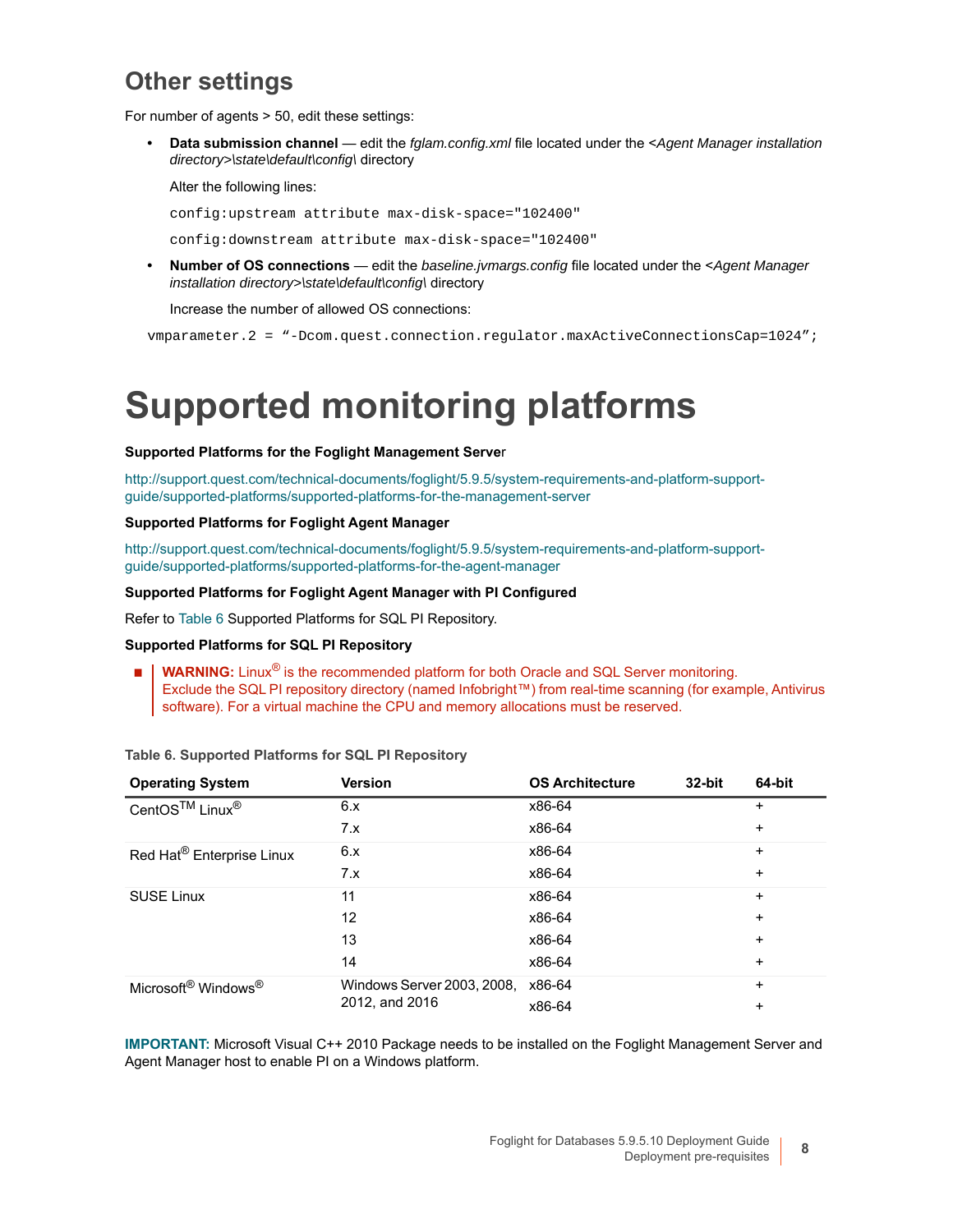# <span id="page-8-0"></span>**Supported monitored databases**

**Table 7. Supported Monitored Databases**

| Oracle $^{\circledR}$                                                                                            | SQL Server <sup>®</sup>                                                                                                                                                                                                                                                                                                                                                                                                                                                                                                                                  | Sybase <sup>®</sup>                                                                                                                 | <b>DB2 for LUW</b>                        |
|------------------------------------------------------------------------------------------------------------------|----------------------------------------------------------------------------------------------------------------------------------------------------------------------------------------------------------------------------------------------------------------------------------------------------------------------------------------------------------------------------------------------------------------------------------------------------------------------------------------------------------------------------------------------------------|-------------------------------------------------------------------------------------------------------------------------------------|-------------------------------------------|
| Oracle Database 10q*<br>Oracle Database 11g<br>Oracle Database 12c<br>Oracle Database 18c<br>Oracle Database 19c | Microsoft <sup>®</sup> SQL Server 2005<br>Microsoft SQL Server 2008<br>Microsoft SQL Server 2008 R2<br>Microsoft SQL Server 2012<br>Microsoft SQL Server 2014<br>Microsoft SQL Server 2016<br>Microsoft SQL Server 2017 for<br>Windows<br>Microsoft SQL Server 2019 for<br>Windows<br>Microsoft SOI Server 2017 for Linux<br>Microsoft SQL Server 2019 for Linux<br>Microsoft SQL Server 2012 on<br>Amazon RDS<br>Microsoft SQL Server 2014 on<br>Amazon RDS<br>Microsoft SQL Server 2016 on<br>Amazon RDS<br>Microsoft SQL Server 2017 on<br>Amazon RDS | <b>Adaptive Server</b><br>Enterprise:<br>12.5.1 through 16.0<br><b>Replication Server:</b><br>12.1, 12.5, 12.6, 15.0,<br>15.1, 15.2 | DB2 version 9.5, 9.7,<br>10.1, 10.5, 11.1 |

Oracle Database 10g\* — SQL PI supports version 11g and later

**Operating Systems — All** operating systems supported by the vendor.

**Supported Editions — All** editions supported by the vendor. Except for Sybase Edge and Runtime editions.

**NOTE:**  f

- 1. The SQL Server Azure managed instance is supported.
- 2. For the Amazon RDS SQL Server, only Standard and Enterprise version are supported.

# <span id="page-8-1"></span>**Supported monitored BI services**

- **•** The same user monitoring the SQL Server database engine must be used to monitor the Integration and Reporting Services.
- **•** The login ID used to monitor the Integration Service must be a user on the SSISDB database. This user ID is created while applying the "Grant permissions" script.
- **•** The ID used to monitor the Integration Services on the database needs to have:
	- **▪** the ssis\_admin role in order to gather all needed information for its collections.
	- **▪** the db\_datareader role on the SSISDB database.
- **•** Monitoring Analysis Services requires system administrator permissions on the Analysis Services instance.
- **•** Monitoring Analysis Services is supported only on Agent Managers running on Windows which must have a version of .Net 3.5 installed.
- **•** No additional permissions are required to monitor the Reporting Services.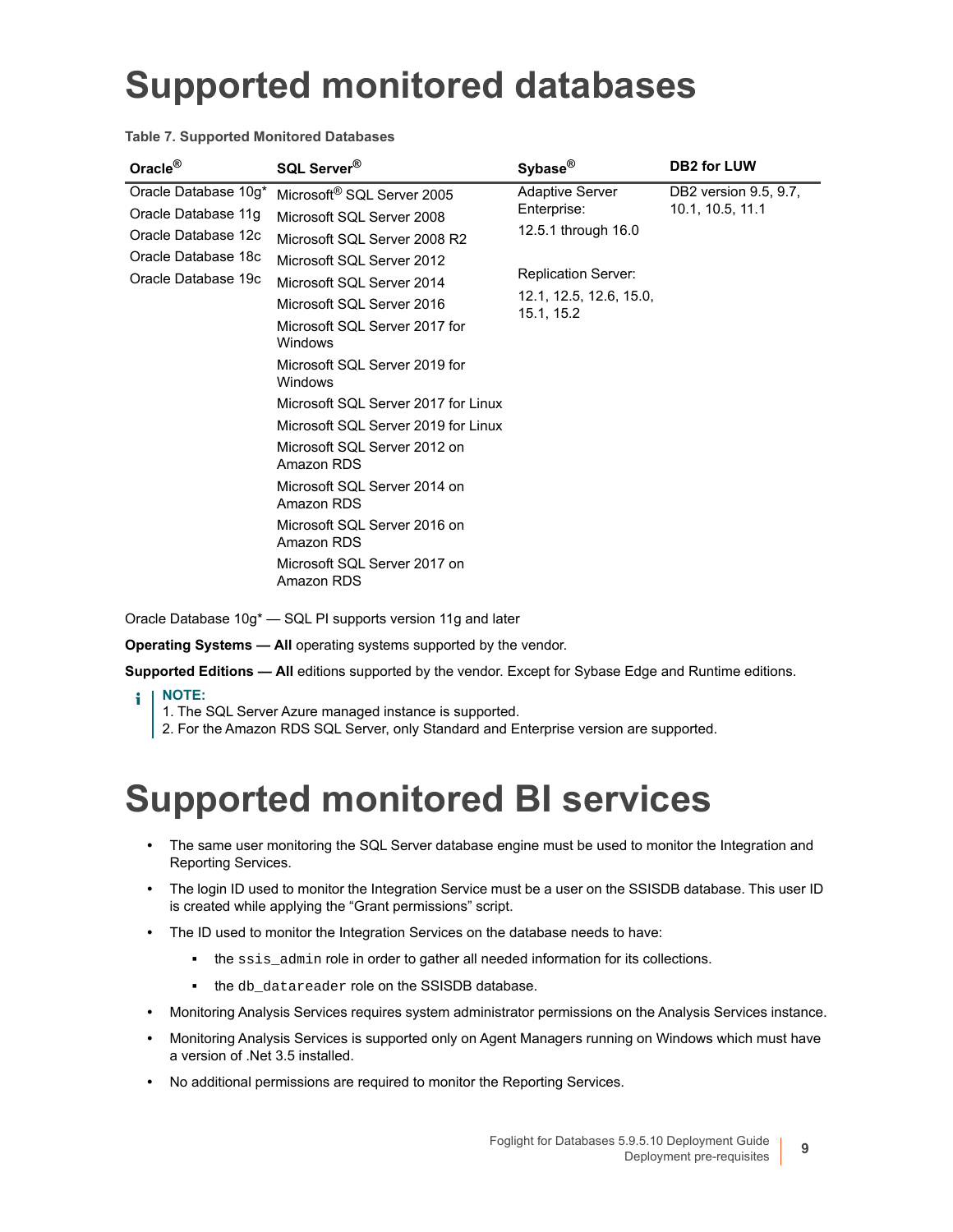**Table 8. Supported Monitored BI Services**

| Integration Services*                               | <b>Reporting Services*</b>                      | <b>Analysis Services</b>      |
|-----------------------------------------------------|-------------------------------------------------|-------------------------------|
| Microsoft <sup>®</sup> SQL Server <sup>®</sup> 2012 | Microsoft SQL Server 2008                       | Microsoft SQL Server 2008     |
| Microsoft SQL Server 2014                           | Microsoft SQL Server 2008 R2                    | Microsoft SQL Server 2008 R2  |
| Microsoft SQL Server 2016                           | Microsoft SQL Server 2012                       | Microsoft SQL Server 2012     |
| Microsoft SQL Server 2017 for                       | Microsoft SQL Server 2014                       | Microsoft SQL Server 2014     |
| <b>Windows</b>                                      | Microsoft SQL Server 2016                       | Microsoft SQL Server 2017 for |
| Microsoft SQL Server 2019 for                       | Microsoft SQL Server 2017 for                   | Windows                       |
| <b>Windows</b>                                      | <b>Windows</b>                                  | Microsoft SQL Server 2019 for |
|                                                     | Microsoft SQL Server 2019 for<br><b>Windows</b> | Windows                       |

\*SQL Server instance must be monitored to be able to monitor the service.

Operating Systems — All operating systems supported by the vendor.

<span id="page-9-0"></span>Supported Editions — All editions supported by the vendor.

# **PI aggregation and retention**

PI manages data using an internal time pyramid; the roll-up process runs every 15 minutes.

**Table 9. Time pyramid table**

| <b>Time resolution</b> | <b>Retention period</b> |
|------------------------|-------------------------|
| 1 minute               | 6 hours                 |
| 15 minutes             | 3 days                  |
| 1 hour                 | 2 weeks                 |
| 6 hours                | 30 days                 |
| 1 day                  | 90 days                 |
| 1 week                 | 2 years                 |

# <span id="page-9-1"></span>**Permissions for monitored databases**

Ensure [that you set the permissions requi](#page-9-2)red, based on which database you are using:

- **•** [Permissions for Oracle databases](#page-11-0)
- **•** [Permissions for SQL Server databa](#page-13-0)ses
- **•** [Permissions for Sybase databases](#page-13-1)
- **•** [Permissions for DB2 for LUW databas](#page-16-0)es
- <span id="page-9-2"></span>**•** Permissions for Azure SQL Database

## **Permissions for Oracle databases**

If you are using Oracle<sup>®</sup>, ensure that these permissions are set.

Grant **Select** on the following dictionary views: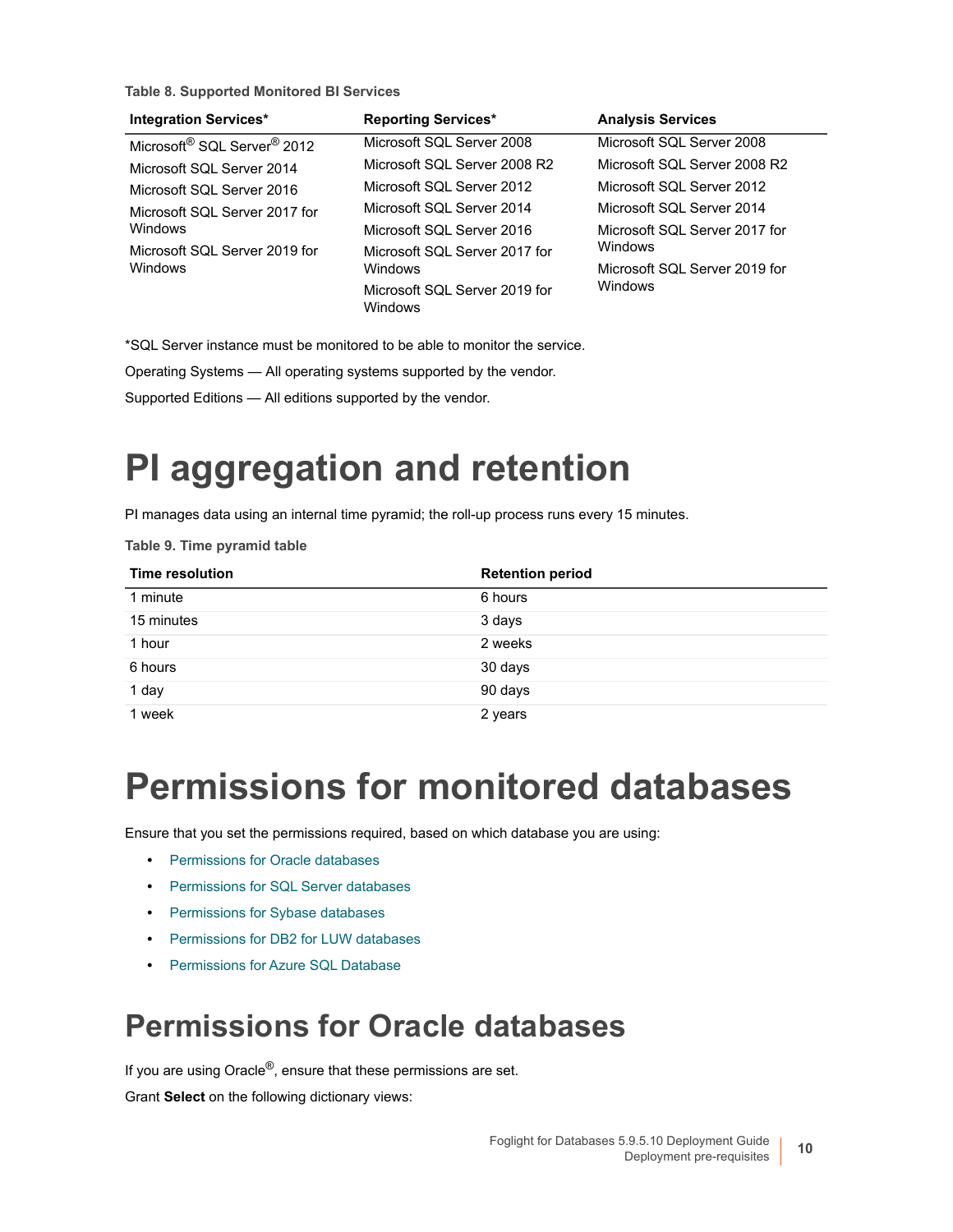**i** | NOTE: For Oracle 12c, replace all the dba\_\* dictionary views with the cdb prefix (cdb\_\*)

| <b>Dictionary view</b>       | <b>Dictionary view</b>        | <b>Dictionary view</b>      |
|------------------------------|-------------------------------|-----------------------------|
| dba_constraints              | gv \$session                  | v_\$logfile                 |
| dba data files               | gv_\$session_wait             | v_\$open_cursor             |
| dba_db_links                 | gv_\$sort_segment             | v_\$osstat                  |
| dba directories              | gv_\$spparameter              | v_\$parameter               |
| dba_extents                  | gv_\$sql                      | v_\$pgastat                 |
| dba_free_space               | gv_\$sysstat                  | v_\$pq_sysstat              |
| dba_indexes                  | gv_\$temp_extent_pool         | v_\$process                 |
| dba_jobs                     | gv_\$undostat                 | v_\$recovery_file_dest      |
| dba_jobs_running             | obj\$                         | v \$resource                |
| dba_libraries                | recyclebin\$                  | v_\$result_cache_statistics |
| dba_objects                  | ts\$                          | v_\$rman_status             |
| dba_profiles                 | uet\$                         | v_\$rowcache                |
| dba_role_privs               | user\$                        | v_\$segstat                 |
| dba_roles                    | v_\$archive_dest              | v_\$segment_statistics      |
| dba_rollback_segs            | v_\$archived_log              | v_\$sess_time_model         |
| dba_scheduler_jobs           | v_\$asm_disk                  | v \$session                 |
| dba scheduler running jobs   | v \$asm disk stat             | v_\$session_wait            |
| dba_segments                 | v_\$asm_diskgroup             | v_\$sesstat                 |
| dba_sequences                | v_\$asm_diskgroup             | v_\$sga                     |
| dba_sequences                | v_\$asm_diskgroup_stat        | v_\$sga_dynamic_components  |
| dba_synonyms                 | v_\$asm_operation             | v_\$sgainfo                 |
| dba_sys_privs                | v_\$asm_template              | v_\$sgastat                 |
| dba_tab_columns              | v_\$cell                      | v_\$spparameter             |
| dba_tab_privs                | v_\$controlfile               | v_\$sql                     |
| dba_tables                   | v_\$database                  | v_\$sql_plan                |
| dba_tablespaces              | v \$datafile                  | v_\$sqlarea                 |
| dba_temp_files               | v_\$dataguard_status          | v_\$sqltext_with_newlines   |
| dba_temp_free_space          | v_\$dbfile                    | v_\$standby_log             |
| dba_undo_extents             | v_\$dispatcher                | v_\$statname                |
| dba_users                    | v \$enqueue stat              | v_\$sysmetric               |
| dba views                    | v_\$enqueue_statistics        | v_\$sysstat                 |
| dba_recyclebin               | v_\$event_name                | v_\$system_event            |
| fet\$                        | v_\$filestat                  | v \$system parameter        |
| file\$                       | v \$fixed_table               | v_\$tablespace              |
| gv_\$archive_dest            | v_\$flash_recovery_area_usage | v_\$temp_extent_pool        |
| gv \$archived log            | v_\$instance                  | v_\$temp_space_header       |
| gv_\$instance                | v_\$instance_cache_transfer   | v_\$tempfile                |
| gv_\$instance_cache_transfer | v \$iostat file               | v_\$tempstat                |
| gv_\$lock                    | v_\$librarycache              | v_\$transaction             |
|                              |                               |                             |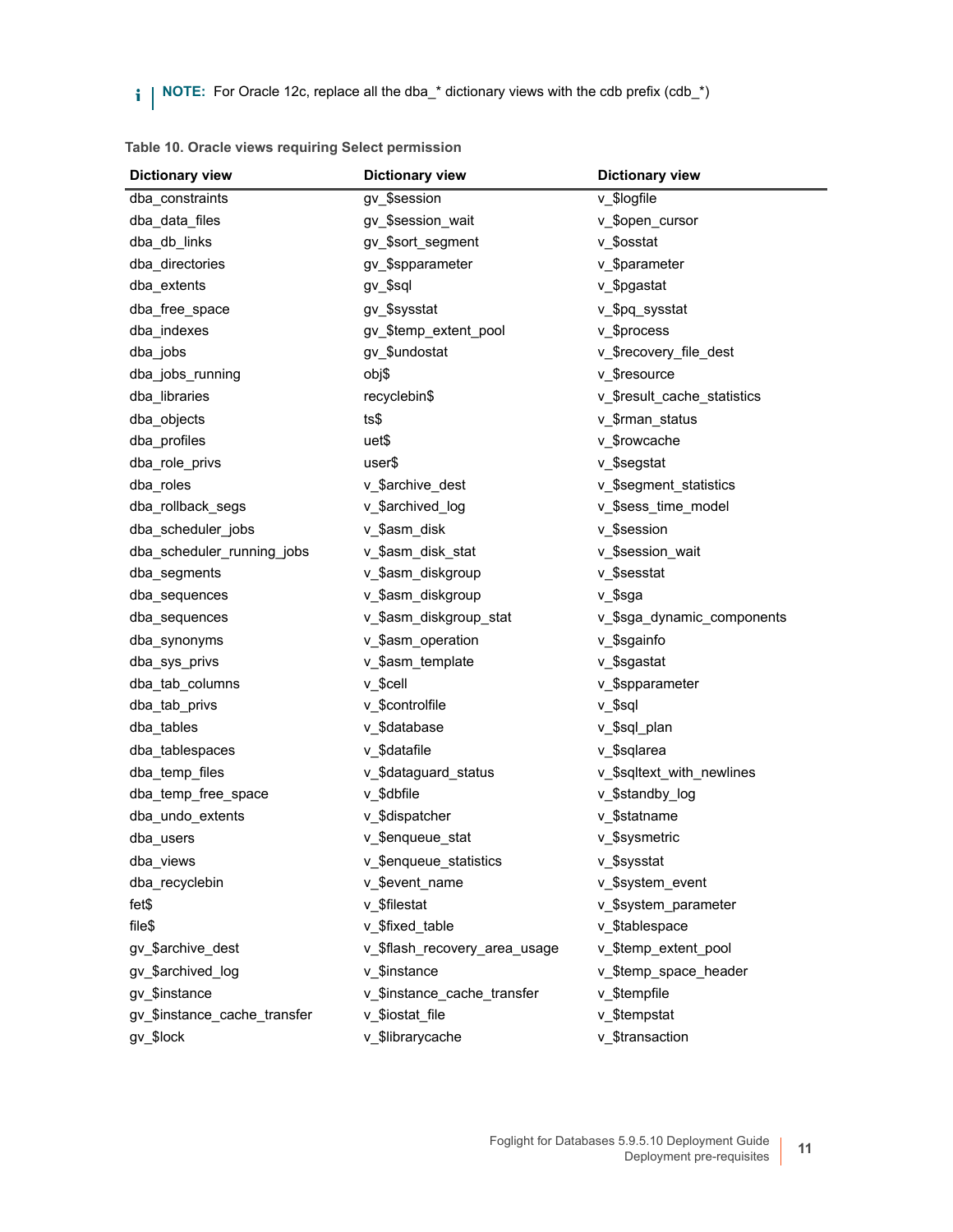**Table 10. Oracle views requiring Select permission**

| <b>Dictionary view</b>   | <b>Dictionary view</b>     | <b>Dictionary view</b>   |
|--------------------------|----------------------------|--------------------------|
| gv_\$pq_sysstat          | v \$lock                   | v_\$memory_target_advice |
| gv_\$rman_configuration  | $v$ \$log                  | v_\$pga_target_advice    |
| gv_\$rman_output         | v_\$log_history            | v_\$sga_target_advice    |
|                          | v \$undostat               | v_\$sql_shared_cursor    |
| gv_\$archive_dest_status | v_\$flashback_database_log | v_\$backup_set_details   |
| gv_\$dataguard_stats     | v_\$dataguard_config       | v \$session event        |
| gv_\$dataguard_status    |                            | v \$services             |

### **Additional configurations for Amazon Oracle RDS instances**

There are two user credential options for monitoring Amazon Oracle RDS instances:

**• Master predefined user** that comes as part of Amazon Oracle RDS instance

Or

- **Separate user** who has either of the following:
	- **▪** *SELECT\_CATALOG\_ROLE* or *SELECT ANY TABLE* system privilege
	- Grant additional permissions by manually executing the following commands from the master user:

```
▫ EXEC 
  RDSADMIN.RDSADMIN_UTIL.GRANT_SYS_OBJECT(p_obj_name=>'FET$',p_grante
  e =>'TEST', p_privilege => 'SELECT');
▫ EXEC 
  RDSADMIN.RDSADMIN_UTIL.GRANT_SYS_OBJECT(p_obj_name=>'UET$',p_grante
  e =>'TEST', p_privilege => 'SELECT');
▫ EXEC
```

```
RDSADMIN.RDSADMIN_UTIL.GRANT_SYS_OBJECT(p_obj_name=>'FILE$',p_grant
ee =>'TEST', p_privilege => 'SELECT');
```

```
▫ EXEC 
  RDSADMIN.RDSADMIN_UTIL.GRANT_SYS_OBJECT(p_obj_name=>'OBJ$',p_grante
  e =>'TEST', p_privilege => 'SELECT');
```
- *▫ EXEC RDSADMIN.RDSADMIN\_UTIL.GRANT\_SYS\_OBJECT(p\_obj\_name=>'TS\$',p\_grantee =>'TEST', p\_privilege => 'SELECT');*
- *▫ EXEC RDSADMIN.RDSADMIN\_UTIL.GRANT\_SYS\_OBJECT(p\_obj\_name=>'USER\$',p\_grant ee =>'TEST', p\_privilege => 'SELECT');*

```
▫ EXEC 
  RDSADMIN.RDSADMIN_UTIL.GRANT_SYS_OBJECT(p_obj_name=>'RECYCLEBIN$',p
  _grantee =>'TEST', p_privilege => 'SELECT');
```
## <span id="page-11-0"></span>**Permissions for SQL Server databases**

If you are using SQL Server<sup>®</sup>, ensure that these permissions are set.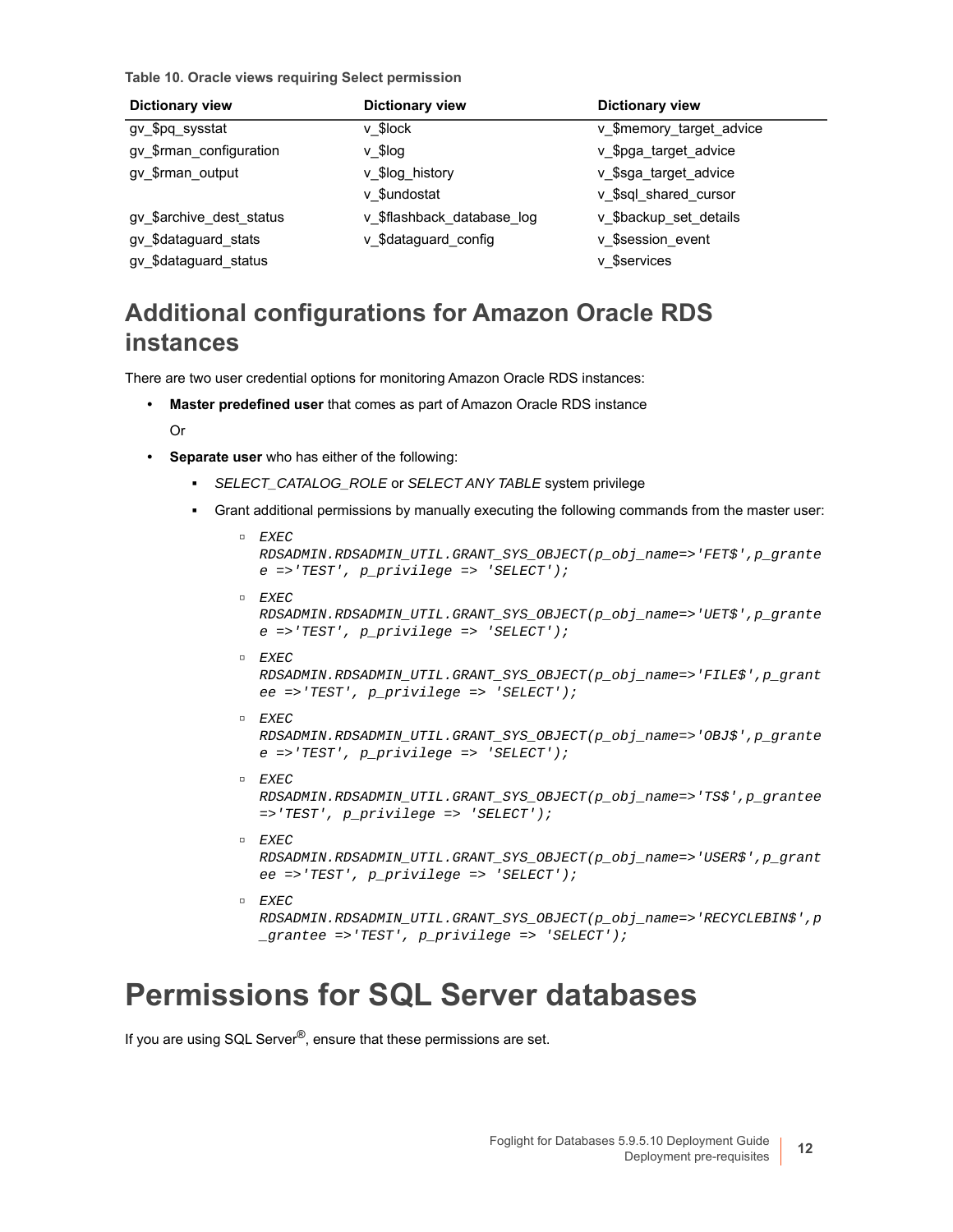**NOTE:** Monitoring mirroring requires sysadmin privileges. Foglight user needs to be created on every ÷. database within the instance, otherwise it cannot be monitored. New databases created after Foglight agent installation needs to be added either by running the permission script again or manually using CREATE USER <Foglight User> under the new database.

**Table 11. SQL Server Permissions**

| <b>Instance Level</b>      |                      | <b>Database Level</b>           |                           |
|----------------------------|----------------------|---------------------------------|---------------------------|
| <b>VIEW ANY DEFINITION</b> | Granted for:         | Map Foglight Login Granted for: |                           |
| <b>VIEW SERVER STATE</b>   | Tracing a Session    | to a database user*             | Running DBCC commands for |
| ALTER TRACE                | Deadlocks monitoring | db datareader                   | indexes                   |
|                            | PI Change-Tracking   | db ddladmin                     |                           |
|                            |                      | <b>CREATE USER**</b>            |                           |

\* Creation of a new user is not required if a domain group with the appropriate permissions is used.

\*\* It's permission for SQL Server databases on Amazon RDS.

Grant **Execute** on these *master* database objects:

**Table 12. Master database objects requiring Execute permission**

xp\_enumerrorlogs xp\_readerrorlog

Granted for Error log monitoring

Grant **Select** on these *msdb* database objects:

**Table 13. MSDB database objects requiring Select permission**

| log_shipping_monitor_primary     | Granted for Log Shipping monitoring         |
|----------------------------------|---------------------------------------------|
| log_shipping_monitor_secondary   |                                             |
| log shipping primaries           |                                             |
| log_shipping_secondaries         |                                             |
| log_shipping_primary_secondaries |                                             |
| syscategories                    |                                             |
| sysjobactivity                   | Granted for Jobs and Replication monitoring |
| sysjobs                          |                                             |
| sysjobhistory                    |                                             |
| dbm monitor data                 | Granted for Mirroring monitoring            |
| dbm monitor                      |                                             |
| sysalerts                        | Granted for Agent alerts and services       |
| agent datetime                   |                                             |
|                                  |                                             |

#### **NOTE:**  ÷

1. For SQL Server databases on Amazon RDS, msdb database fixed database role of SQLAgentUserRole is needed.

2. For SQL Server databases on Amazon RDS, Master user should have access to all databases in the instance.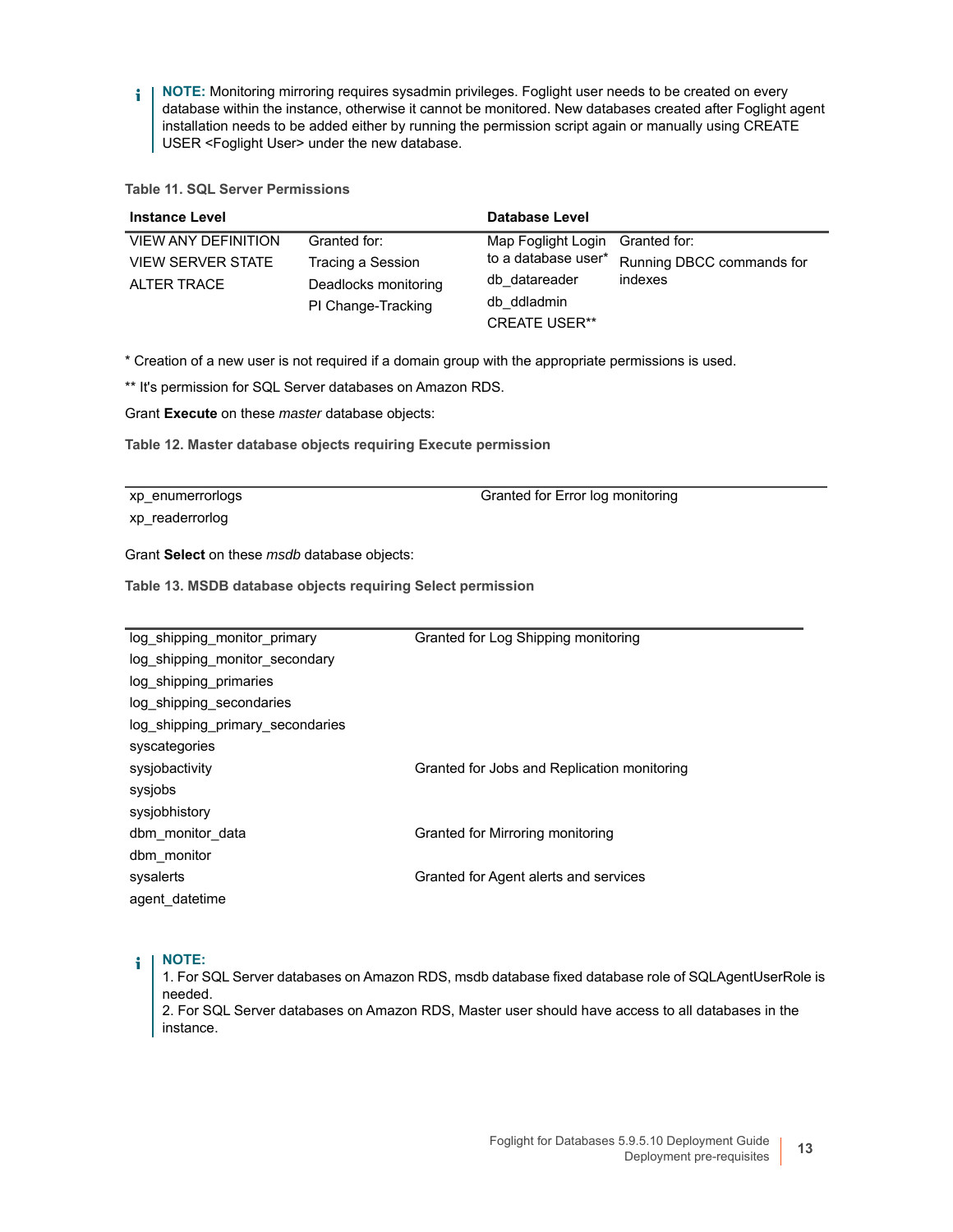## <span id="page-13-0"></span>**Permissions for Sybase databases**

If you are using Sybase®, ensure that these permissions are set.

Permission required — Sybase MDA Agent requires mon\_role

In case the agent is created with a non-*sa* user, procedures need to be manually created on the monitored instance. This is achieved by executing the scripts available at the following directory:

*<Agent Manager installation directory>\agents\SybaseCartridge\<version#>\config\Sybase\scripts\*

## <span id="page-13-1"></span>**Permissions for DB2 for LUW databases**

If you are using DB2 LUW, ensure that these permissions are set.

Set Account **Privileges** on:

**•** SYSMON authority

Grant **Select privilege** on:

- **•** SYSIBMADM.PRIVILEGES
- **•** SYSIBMADM.SNAPADM
- **•** SYSCAT.VIEWS
- **•** SYSCAT.ROUTINES

Grant **Execute** on:

**•** AUTH\_LIST\_AUTHORITIES\_FOR\_AUTHID

Required Monitor Switches

**Table 14. Required Configurations**

| Monitor switches for version 9.5 to 9.7 | Monitoring parameters for version 9.7.0.1 or above* |
|-----------------------------------------|-----------------------------------------------------|
| <b>UOW</b>                              | MON REQ METRICS                                     |
| <b>STATEMENT</b>                        | MON ACT METRICS                                     |
| <b>LOCK</b>                             | MON OBJ METRICS                                     |
| SORT                                    |                                                     |
| <b>TABLE</b>                            |                                                     |
| <b>BUFFERPOOL</b>                       |                                                     |
| <b>TIMESTAMP</b>                        |                                                     |
|                                         |                                                     |

\*Should be set to at least the base level.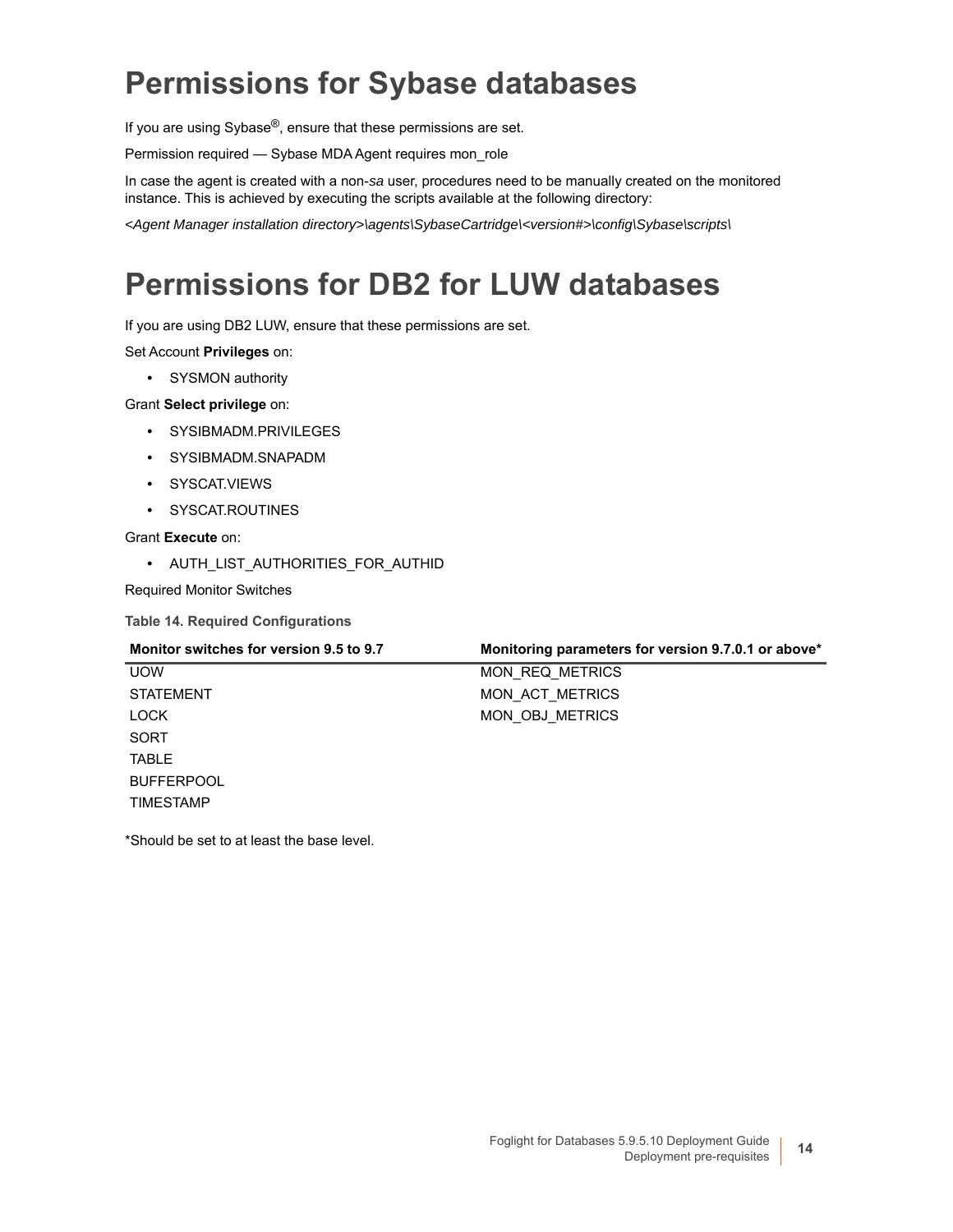### **Permissions**

**Table 15. Permissions — All versions**

### **General**

ADMIN\_CMD ENV\_GET\_PROD\_INFO DB\_PARTITIONS ENV\_GET\_SYS\_INFO SNAP\_GET\_APPL\_INFO SNAP\_GET\_BP SNAP\_GET\_APPL SNAP\_GET\_BP\_PART SNAP\_GET\_DBM SNAP\_GET\_HADR SNAP\_GET\_DBM\_MEMORY\_POOL SNAP\_GET\_FCM\_PART SNAP\_GET\_STMT SNAP\_GET\_LOCKWAIT SNAP\_GET\_SWITCHES SNAP\_GET\_STORAGE\_PATHS PD\_GET\_DIAG\_HIST

### **Table 16. Permissions — Version-specific**

| 9.5                        | 9.7.0.1                              | 10.1                                    |
|----------------------------|--------------------------------------|-----------------------------------------|
| SNAP_GET_DB_V91            | ENV_GET_SYSTEM_RESOURCES             | ENV_GET_SYSTEM_RESOURCES                |
| SNAP_GET_TAB_V91           | MON_GET_PKG_CACHE_STMT               | MON_GET_PKG_CACHE_STMT                  |
| SNAP_GET_TBSP_V91          | MON_FORMAT_LOCK_NAME                 | MON_FORMAT_LOCK_NAME                    |
| SNAP_GET_CONTAINER_<br>V91 | WLM_GET_SERVICE_CLASS_AGENT<br>S_V97 | WLM_GET_SERVICE_CLASS_AGEN<br>TS        |
| SNAP_GET_DYN_SQL_V9        | MON_GET_WORKLOAD                     | MON_GET_WORKLOAD                        |
|                            | MON_GET_TABLESPACE                   | MON_GET_TABLESPACE                      |
|                            | ENV_GET_DB2_SYSTEM_RESOURC<br>ES     | ENV_GET_DB2_SYSTEM_RESOUR<br><b>CES</b> |
|                            | <b>AILS</b>                          | <b>ETAILS</b>                           |
|                            | MON FORMAT XML TIMES BY RO<br>W      | MON FORMAT XML TIMES BY RO<br>W         |
|                            | MON_GET_UNIT_OF_WORK                 | MON_GET_UNIT_OF_WORK                    |
|                            | MON_GET_BUFFERPOOL                   | MON_GET_BUFFERPOOL                      |
|                            | MON_GET_TABLE                        | MON_GET_TABLE                           |
|                            | MON_GET_CONTAINER                    | MON_GET_CONTAINER                       |
|                            | MON_GET_FCM_CONNECTION_LIST          | MON_GET_FCM_CONNECTION_LIS              |
|                            | MON_GET_CONNECTION                   | MON GET CONNECTION                      |
|                            |                                      | MON_GET_MEMORY_POOL                     |
|                            |                                      | MON GET MEMORY SET                      |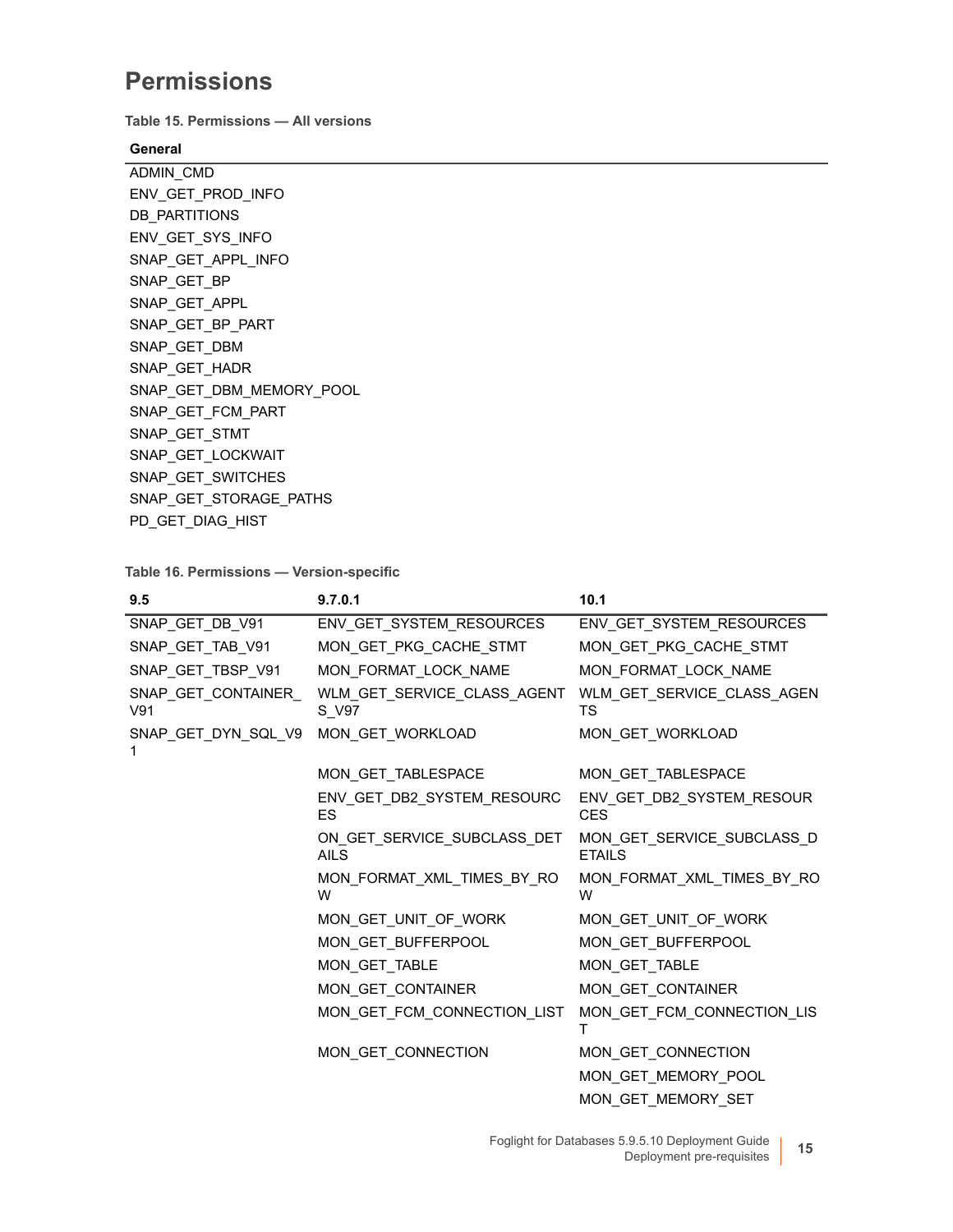| 9.5 | 9.7.0.1 | 10.1 |
|-----|---------|------|
|     |         |      |

SNAP\_GET\_TBSP\_V91 SNAP\_GET\_TBSP SNAP\_GET\_DB\_V91 MON\_GET\_TRANSACTION\_LOG SNAP\_GET\_DB DB2\_GET\_INSTANCE\_INFO ADMIN\_GET\_STORAGE\_PATHS

**Table 17. Permissions - 10.5 and later**

#### **10.5 and later**

ENV\_GET\_SYSTEM\_RESOURCES MON\_GET\_INSTANCE MON\_FORMAT\_LOCK\_NAME MON\_GET\_PKG\_CACHE\_STMT MON\_GET\_AGENT MON\_GET\_WORKLOAD ENV\_GET\_DB2\_SYSTEM\_RESOURCES MON GET DATABASE ADMIN\_GET\_STORAGE\_PATHS DB2\_GET\_INSTANCE\_INFO MON\_GET\_TRANSACTION\_LOG MON\_GET\_CONNECTION MON\_GET\_FCM\_CONNECTION\_LIST MON\_GET\_CONTAINER MON\_GET\_TABLE MON\_GET\_BUFFERPOOL MON\_GET\_UNIT\_OF\_WORK MON\_FORMAT\_XML\_TIMES\_BY\_ROW MON\_GET\_SERVICE\_SUBCLASS\_DETAILS MON\_GET\_TABLESPACE MON\_GET\_MEMORY\_POOL MON\_GET\_MEMORY\_SET

Grant **Select** on these SYSIBMADM administrative views:

- **•** DBPATHS\*
- **•** REG\_VARIABLES
- **•** BP\_HITRATIO
- **•** DBCFG
- **•** ENV\_GET\_PROD\_INFO
- **•** MON\_LOCKWAITS\*
- **•** SNAPDBM
- **•** SNAPFCM
- **•** SYSIBMADM.ENV\_PROD\_INFO

\* For DB2 version 9.7.0.1 or later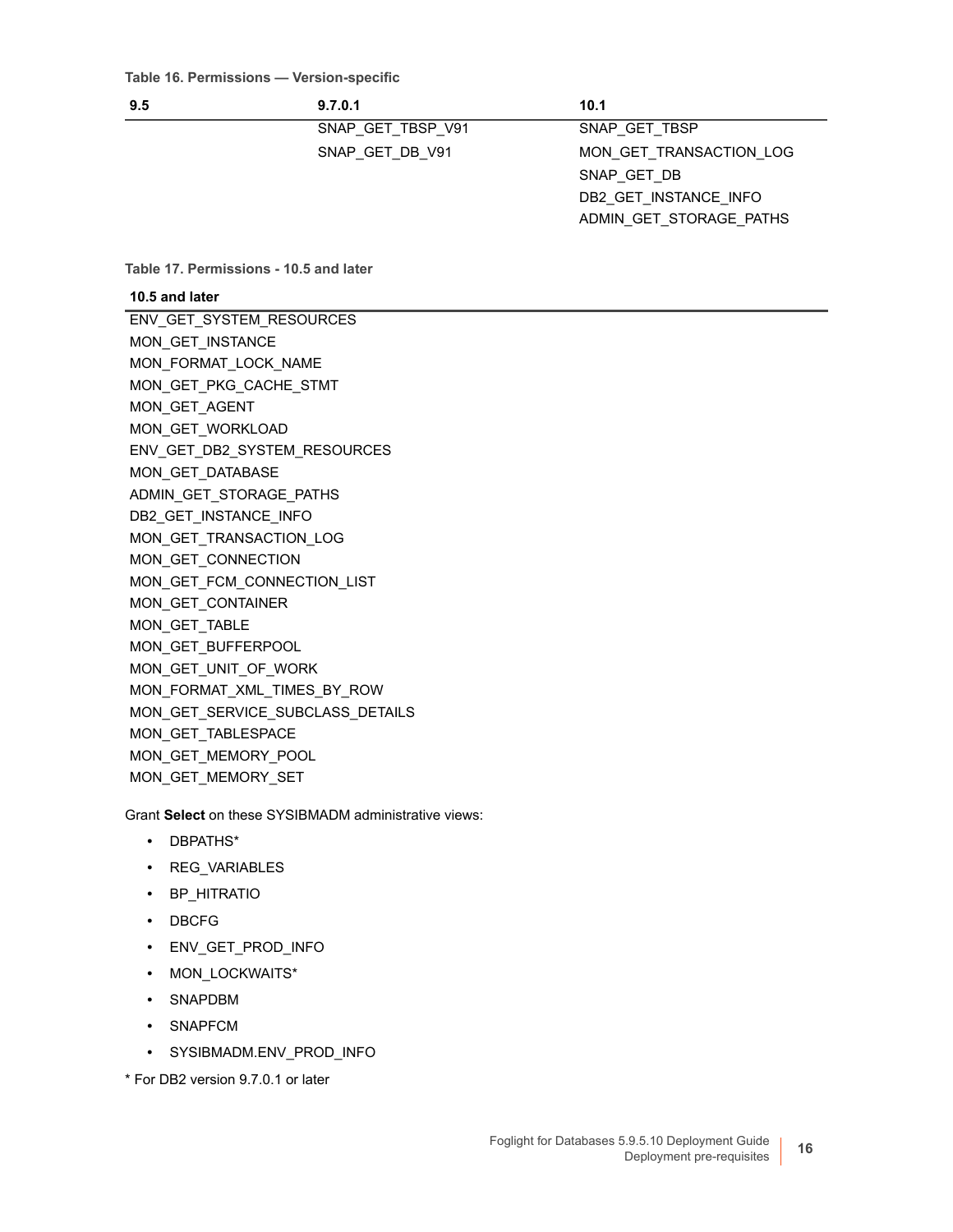### **PureScale environments**

Grant **Execute on** to these table functions:

- **•** MON\_GET\_CF
- **•** MON\_GET\_GROUP\_BUFFERPOOL
- **•** BP\_HITRATIO

Grant **Select** on these views:

- **•** ENV\_CF\_SYS\_RESOURCES
- **•** SNAPDB
- **•** SYSIBMADM.DB2\_MEMBER

## <span id="page-16-0"></span>**Permissions for Azure SQL Database**

Foglight for Azure SQL can be used for granting permissions on several levels.

The following sections detail the permissions that can be granted to users of Azure SQL at each level, and instruct how to manually run the grant privileges script.

### **Granting Permissions to Azure SQL Users**

### **Database-level Permissions**

The following permissions are granted at the database level:

**•** CREATE USER—the lowest permission level, which only allows accessing each database for reading its metadata.

**IMPORTANT:** The CREATE USER permission does not come as part of the script, as the command ÷ is not supported as part of a batch in Azure SQL.

- **•** VIEW DATABASE STATE—required for reading metadata information.
- **•** db\_datareader—allows creating user-defined SQL queries for monitoring purposes, via the User-defined Collections global administration screen.

### **Running the Grant Permissions Script**

The file used for granting permissions manually, *SQLAzureGrantPrivilegesScript.sql,* can be downloaded by clicking the link View script under the Instances table, accessible via either of the following methods:

**•** When running the Monitor Azure SQL Database wizard, the script link is in the *Insufficient Privileges* dialog screen.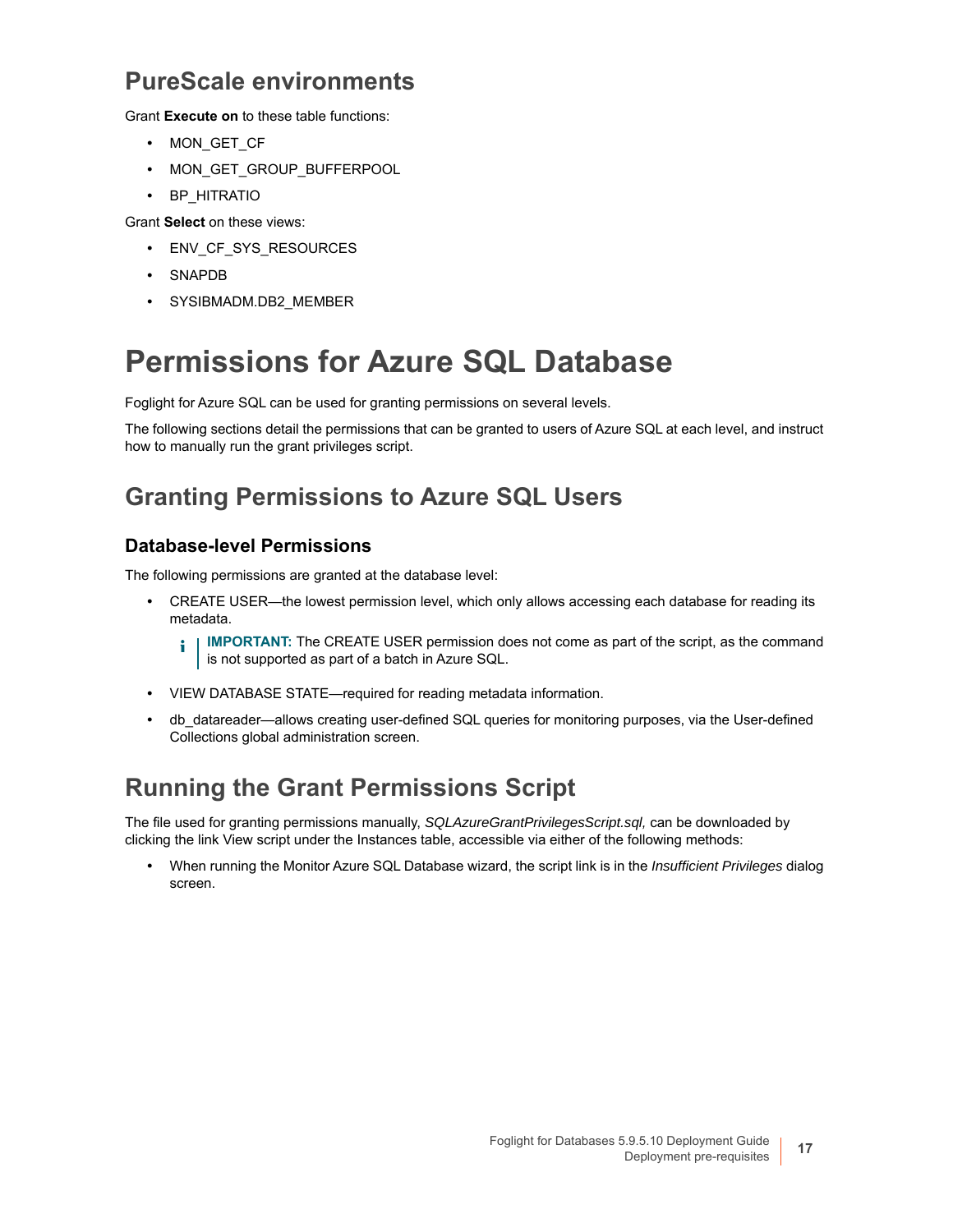### **Figure 2. Insufficient Privileges dialog**

| <b>Insufficient Privileges</b>                                                                                                                                                                                                         | $\times$                           |
|----------------------------------------------------------------------------------------------------------------------------------------------------------------------------------------------------------------------------------------|------------------------------------|
| The credentials provided have insufficient privileges.<br>For more information refer to the required permissions.<br>Either provide a sysadmin account for granting the required privileges<br>or grant them manually via this script. |                                    |
| Note: sysadmin credentials are not saved. They are required only for<br>completing the granting stage.                                                                                                                                 |                                    |
|                                                                                                                                                                                                                                        |                                    |
| Authentication:                                                                                                                                                                                                                        | SQL Server Authentication          |
| sysadmin User:                                                                                                                                                                                                                         |                                    |
| sysadmin Password:                                                                                                                                                                                                                     |                                    |
|                                                                                                                                                                                                                                        |                                    |
|                                                                                                                                                                                                                                        | Grant privileges<br>Skip<br>Cancel |

**•** In the Cartridges - *Components for Download* screen.

**Figure 3. Components for Download**

| <b>Components For Download</b><br><b>Components for Download</b><br>J.<br>Some cartridges include additional components, such as agent installers or additional configuration files. After cartridge installation, these components are available for download from Foglight Management Server using the |                                                                        |  |                        |                                   |                |
|----------------------------------------------------------------------------------------------------------------------------------------------------------------------------------------------------------------------------------------------------------------------------------------------------------|------------------------------------------------------------------------|--|------------------------|-----------------------------------|----------------|
| Installer A                                                                                                                                                                                                                                                                                              | Name                                                                   |  | Cartridge Name         |                                   | Component Name |
| 丞                                                                                                                                                                                                                                                                                                        | FoglightTrapAction MIB v2                                              |  | Send SNMP Trap Action  | MIB                               |                |
| 丞                                                                                                                                                                                                                                                                                                        | WinRM GPO Setting Against AD script                                    |  | HostAgents             | WinRM Configuration               |                |
| 丞                                                                                                                                                                                                                                                                                                        | <b>Integration Samples</b>                                             |  | Integration            | Integration-Samples               |                |
| 丞                                                                                                                                                                                                                                                                                                        | Other Mibs<br>Other-Mibs<br>Integration                                |  |                        |                                   |                |
| 丞                                                                                                                                                                                                                                                                                                        | QMX Translation Table<br><b>QMXAgent</b><br>QMX Translation Table      |  |                        |                                   |                |
| 丞                                                                                                                                                                                                                                                                                                        | PythonAgentSDK-1_0_3.zip                                               |  | PythonAgentSDK         | Development Kit                   |                |
| 亚                                                                                                                                                                                                                                                                                                        | DB_Azure_Grant_Permission_Script                                       |  | DB_Azure               | DB_Azure-Installers               |                |
|                                                                                                                                                                                                                                                                                                          | NetstatMonitoringAgent                                                 |  | NetstatMonitoringAgent | NetstatMonitoringAgent-Installers |                |
|                                                                                                                                                                                                                                                                                                          | <b>Host Agents</b>                                                     |  | HostAgents             | HostAgents-Installers             |                |
|                                                                                                                                                                                                                                                                                                          | IntegrationAgents<br>IntegrationAgents-Installers<br>IntegrationAgents |  |                        |                                   |                |
|                                                                                                                                                                                                                                                                                                          | <b>QMXAgent</b><br>QMXAgent-Installers<br>QMXAgent                     |  |                        |                                   |                |
|                                                                                                                                                                                                                                                                                                          | DB_Azure-Installers<br>DB_Azure<br>DB_Azure                            |  |                        |                                   |                |

**IMPORTANT:** Running this file requires one of the following server roles: f.

- Server admin
- Active Directory admin
- Member of the db\_owner

### *To manually run the Grant Permissions script:*

1 Run the CREATE USER command on a database to be monitored.

Upon successful completion of this command, the login becomes a user in the specific database, and therefore able to read the database's metadata.

- 2 Open the *DBSS\_Azure\_Permissions\_User\_Databases.sql* file in SQL Server Management Studio (SSMS).
- 3 Find the *Select@LoginName = ?* section at the beginning of this file.
- 4 Replace the question mark with the login name to which the requested permissions are to be assigned.
- 5 Execute the script.

# <span id="page-17-0"></span>**Permissions for monitored operating systems**

For details, see the following topics: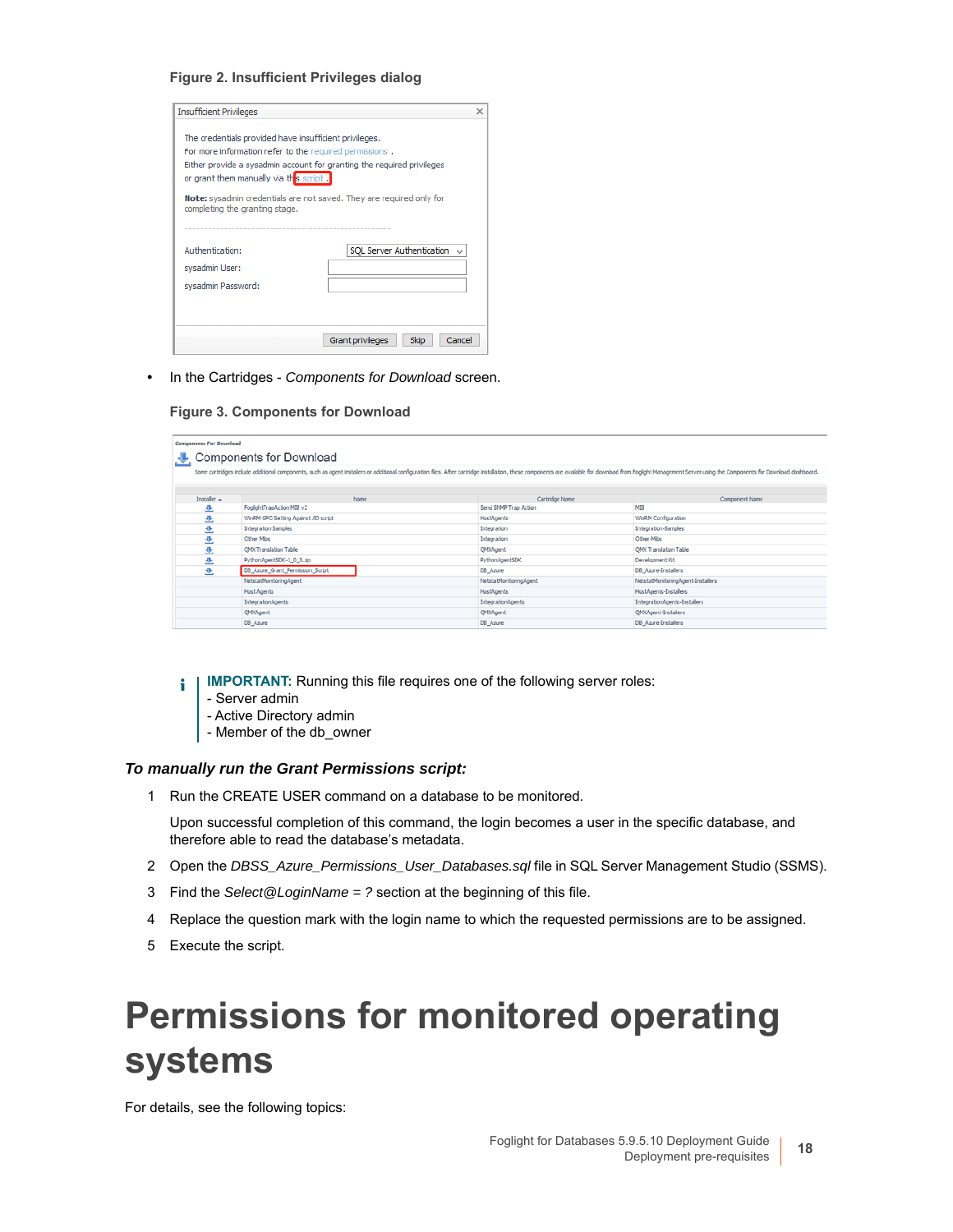- **•** [General Unix requirem](#page-19-0)ents
- **•** [VMware permissions](#page-19-1)
- <span id="page-18-0"></span>**•** Windows permissions

## **General Unix requirements**

The OS user account for each agent requires:

- **•** Silent log-in in particular, there must be no user-input required and no special login banners displayed
- **•** For connections using SSH, the sshd daemon must be installed and running.

In addition to these general UNIX<sup>®</sup> system requirements, each agent user account requires additional privileges depending on the operating system, as specified in the following table.

**NOTE:** When monitoring DB2, SYSMON role and privileges for OS user is not required but is recommended to allow the installation to provide more information when discovering DB2 databases.

### **Linux/UNIX permissions**

**Table 18. Linux/UNIX Permissions**

| <b>Permission</b> | $Linux^{\circledR}$ | Solaris®          | $AIX^{\circledR}$ | HP-UX         |
|-------------------|---------------------|-------------------|-------------------|---------------|
| Execute           | awk                 | awk               | awk               | $a$ wk        |
|                   | df                  | db2ptree          | df                | bdf           |
|                   | free                | df                | head              | bindprocessor |
|                   | getconf             | head              | hostname          | getconf       |
|                   | head                | hostname          | iostat            | head          |
|                   | hostname            | iostat            | Isattr            | hostname      |
|                   | iostat              | Isnrctl           | Isdev             | ioscan        |
|                   | Isnrctl             | mpstat            | Isnrctl           | iostat        |
|                   | netstat             | uptime            | netstat           | Isattr        |
|                   | ps                  | netstat           | oslevel           | Isdev         |
|                   | sed                 | pagesize          | pagesize          | Isnrctl       |
|                   | tail                | ps                | ps                | netstat       |
|                   | sysstat             | psrinfo           | tail              | oslevel       |
|                   | uname               | tail              | uname             | pagesize      |
|                   | uptime              | uname             | uptime            | ps            |
|                   | vmstat              | vmstat            | vmstat            | sar           |
|                   | /proc/              | /usr/sbin/prtconf |                   | tail          |
|                   |                     |                   |                   | uname         |
|                   |                     |                   |                   | uptime        |
|                   |                     |                   |                   | vmstat        |
|                   |                     |                   |                   | /usr/sbin/    |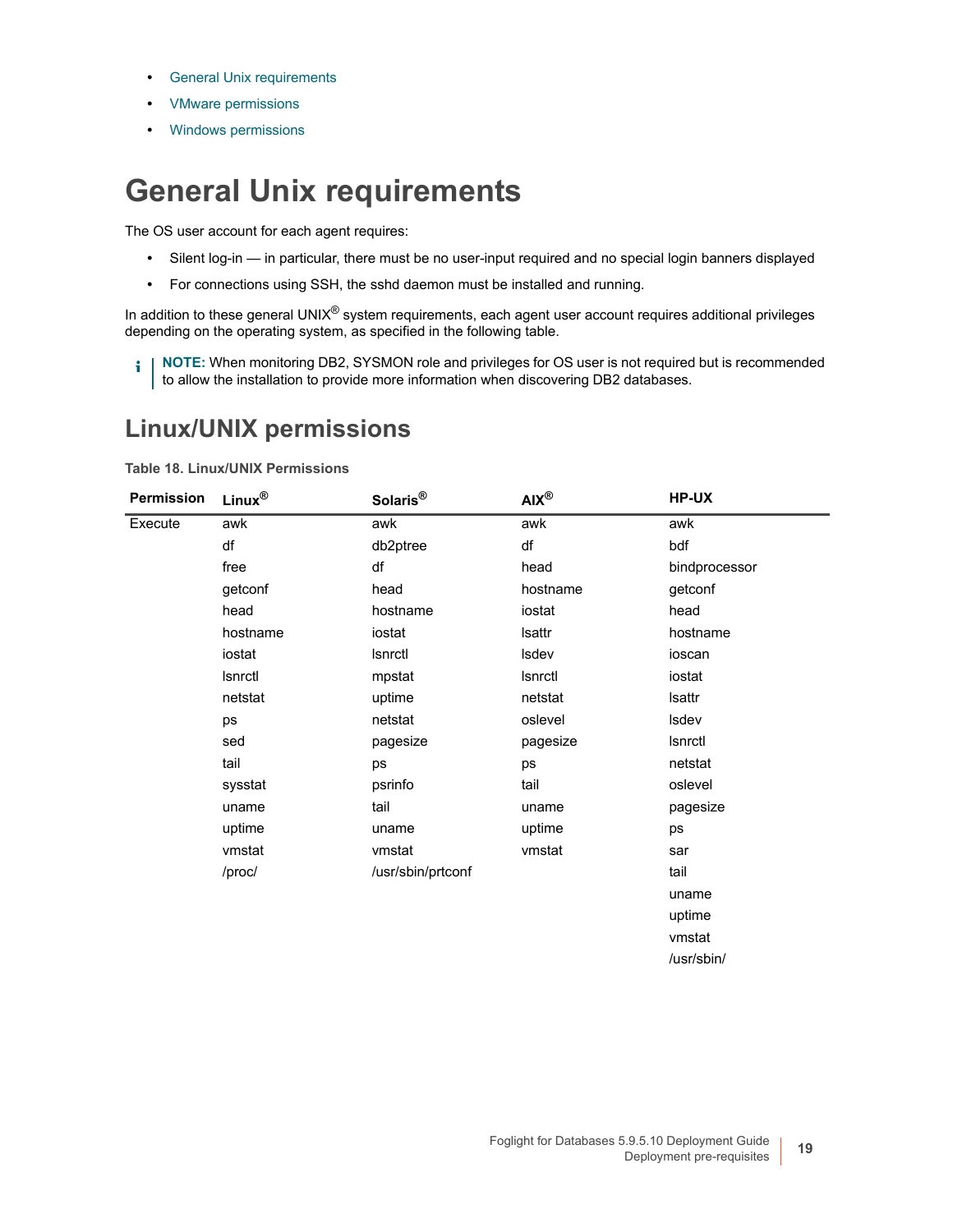**Table 18. Linux/UNIX Permissions**

| Permission | $Linux^{\circledR}$               | Solaris <sup>®</sup> | $AIX^{\circledR}$ | HP-UX                    |
|------------|-----------------------------------|----------------------|-------------------|--------------------------|
| Read       | cpuinfo                           |                      |                   | /var/adm/syslog/syslog.l |
|            | $free*$                           |                      |                   | og                       |
|            | getconf                           |                      |                   |                          |
|            | sysstat package*                  |                      |                   |                          |
|            | /proc                             |                      |                   |                          |
|            | /proc/cpuinfo*                    |                      |                   |                          |
|            | /proc/net/dev                     |                      |                   |                          |
|            | /proc/stat                        |                      |                   |                          |
|            | /proc/vmstat on Linux<br>$>= 2.6$ |                      |                   |                          |

## <span id="page-19-0"></span>**VMware permissions**

<span id="page-19-1"></span>To monitor VMware®, users must have **read only** access to the virtual center.

## **Windows permissions**

Foglight support monitoring Windows® operating system in one of two ways: WinRM and WMI. The preferred method is WinRM wh[en no WinRM connection WMI connection is used.](http://support.quest.com/technical-documents/foglight-agent-manager/5.9.4/foglight-agent-manager-guide/advanced-system-configuration-and-troubleshooting/configuring-windows-remote-management-winrm)

[WinRM \(default\) - Based on Kerberos authentication or Basic authentication uses standard HTTP headers. For](http://support.quest.com/technical-documents/foglight-agent-manager/5.9.4/foglight-agent-manager-guide/advanced-system-configuration-and-troubleshooting/configuring-windows-remote-management-winrm)  more information, see http://support.quest.com/technical-documents/foglight-agent-manager/5.9.5/foglight-agentmanager-guide/advanced-system-configuration-and-troubleshooting/configuring-windows-remote-managementwinrm.

[WMI \(fallback\) — Permission to access both DCOM and WMI. For more information, see](http://support.quest.com/technical-documents/foglight-agent-manager/5.9.5/foglight-agent-manager-guide/advanced-system-configuration-and-troubleshooting/configuring-windows-management-instrumentation-wmi)

http://support.quest.com/technical-documents/foglight-agent-manager/5.9.5/foglight-agent-manager[guide/advanced-system-configuration-and-troubleshooting/configuring-windows-management-instrumentation](http://documents.quest.com/foglight-agent-manager/5.8.5.1/foglight-agent-manager-guide/advanced-system-configuration-and-troubleshooting/configuring-windows-management-instrumentation-wmi?ParentProduct=856# 
)wmi.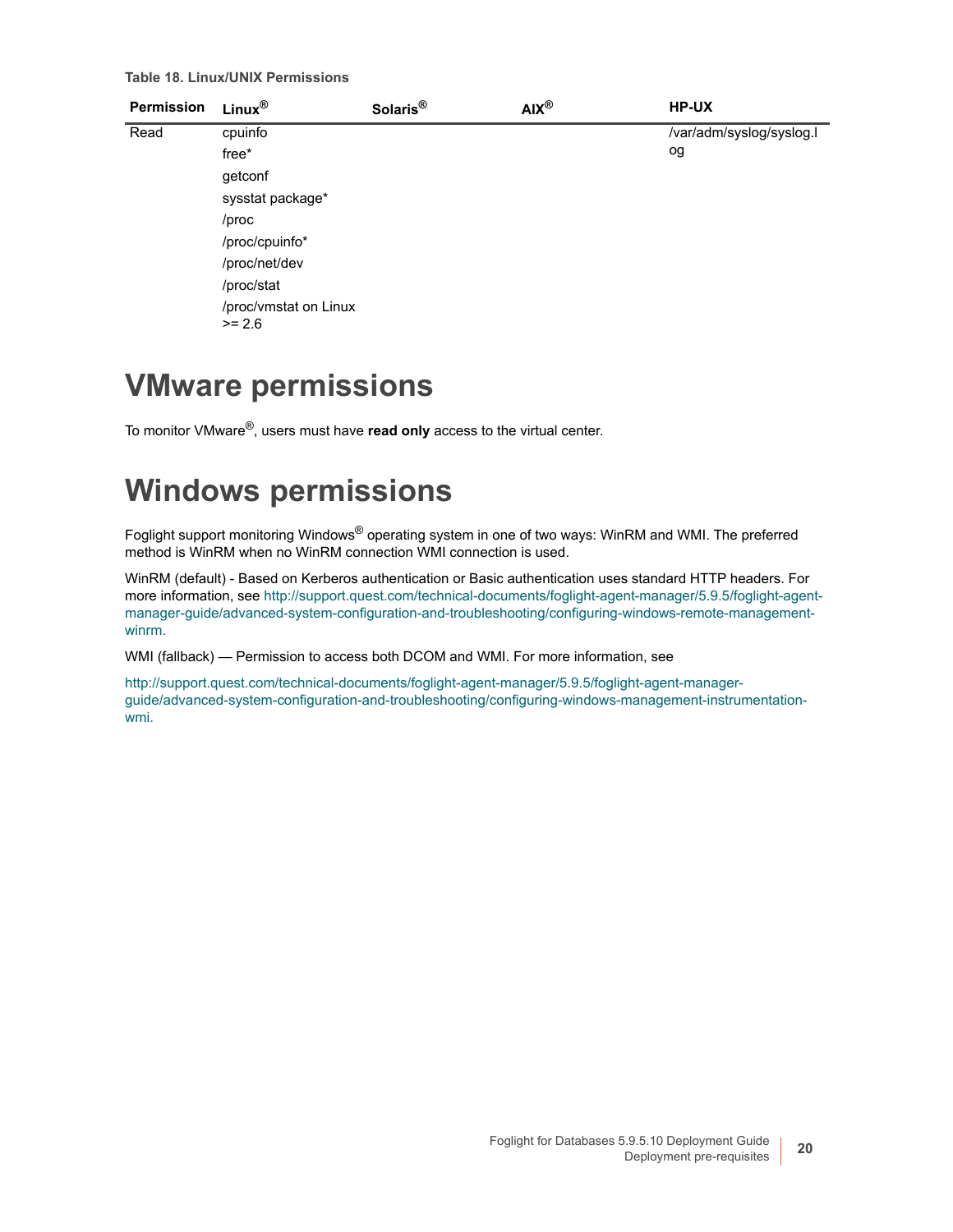# <span id="page-20-0"></span>**Install the DB cartridge and DB agent**

This s[ection includes details ab](#page-20-1)out the following topics:

- **•** [Install the DB cartridge](#page-20-2)
- <span id="page-20-1"></span>**•** Install a single DB agent

# **Install the DB cartridge**

Foglight for database cartridges run on the Foglight Management Server, which is the operation framework. Therefore, Foglight Management Server must be installed before installing a database cartridge.

### *To install the Foglight for <database> cartridge:*

- 1 Copy the cartridge car file included in the installation media to your local computer. This file is named as follows:
	- **▪** For Foglight for DB2 LUW: DB\_DB2-5\_9\_5\_10.car
	- **▪** For Foglight for Oracle: DB\_Oracle-5\_9\_5\_10.car
	- **▪** For Foglight for SQL Server: DB\_SQL\_Server-5\_9\_5\_10.car
	- **▪** For Foglight for Azure SQL Database: DB\_Azure-5\_9\_5\_10.car
- 2 Log in to the Foglight browser interface.
- 3 On the navigation panel, click **Dashboards > Administration > Cartridges > Cartridge Inventory**.
- 4 On the Cartridge Inventory dashboard, click **Install Cartridge** to find the CAR file on your local computer.
- <span id="page-20-2"></span>5 Click **Install Cartridge**.

# **Install a single DB agent**

For det[ails, see the following topics:](#page-21-0)

- **•** [Install a single SQL Serve](#page-21-1)r or Oracle agent
- **•** [Install a single DB2 agent](#page-21-2)
- **•** [Install a single Sybase agent](#page-22-0)
- **•** Install an Azure SQL DB agent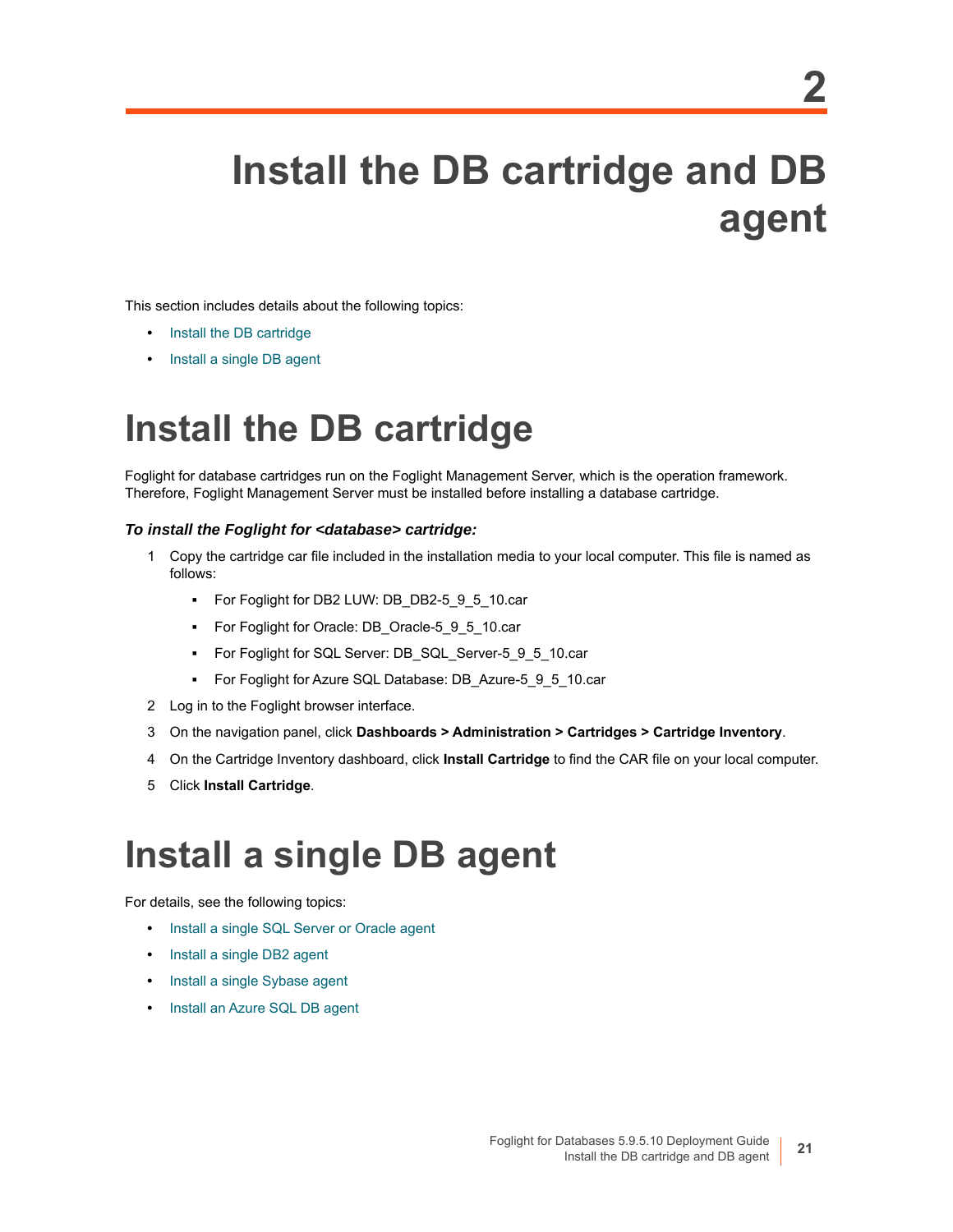## <span id="page-21-0"></span>**Install a single SQL Server or Oracle agent**

### *To install a single SQL Server or Oracle agent:*

- 1 On the Foglight navigation panel, click **Homes > Databases**.
- 2 Click **Monitor > <DB type>** in the lower left corner of the Databases View.

The Monitor Instance dialog box appears.

- 3 Choose the agent manager on which the agent is running. The default is the agent manager with the least agents installed.
- 4 On the Monitor Instance pane, provide connection details.
- 5 Select an Alarm Sensitivity Level to determine what level of alarms the system stores and displays for this instance.
- 6 Optional SQL PI- In the Monitoring Extensions pane, click the SQL PI monitoring extension. You are prompted to choose the Agent Manager on which the SQL PI repository is installed.
- 7 **Optional OS**. In the Monitoring Extensions pane, click the **Operating System** link. To configure the extension, choose the connection details of the host on which the SQL Server instance is running.
- 8 **Optional VM**. In the Monitoring Extensions pane, click **Collect VM** statistics. To configure the extension, select the connection details of the vCenter® or ESX® on which the SQL Server instance is running.
- 9 Click **Monitor**.

### <span id="page-21-1"></span>**Install a single DB2 agent**

### *To install a DB2 agent:*

- 1 On the Foglight navigation panel, click **Homes > Databases**.
- 2 Click **Monitor > DB2** in the lower left corner of the Databases View.

The Monitor Instance dialog box appears.

3 Follow the prompts to configure an agent to monitor the DB2 host, instance, and databases. For help with options, click the **'i'** icon.

#### **IMPORTANT:**

1. When DB2 authentication type is CLIENT, the login credentials provided during installing for the database agent are overwritten with the fglAM user. Ensure that the fglAM user can connect to the DB2 instance and has all the relevant permissions as described in the Permissions section.

2. When trying to connect to DB2 instance with SSL, import SSL certificate into FglAM first. Go to directory <FglAM\_HOME>/agents/DB\_DB2/<DB2\_version>-<DB2\_version>-<BUILD\_ID>/lib/, run command certificate-<DB2\_version>-ksh.ksh(certificate-<DB2\_version>-bat.bat)

## <span id="page-21-2"></span>**Install a single Sybase agent**

#### *To install a Sybase agent:*

- 1 On the Foglight navigation panel, click **Homes > Databases**.
- 2 Click **Monitor > Sybase** in the lower left corner of the Databases View.

The Monitor Instance dialog box appears.

3 Follow the prompts to configure an agent to monitor the Sybase host, instance, and databases. For help with options, click the **'i'** icon.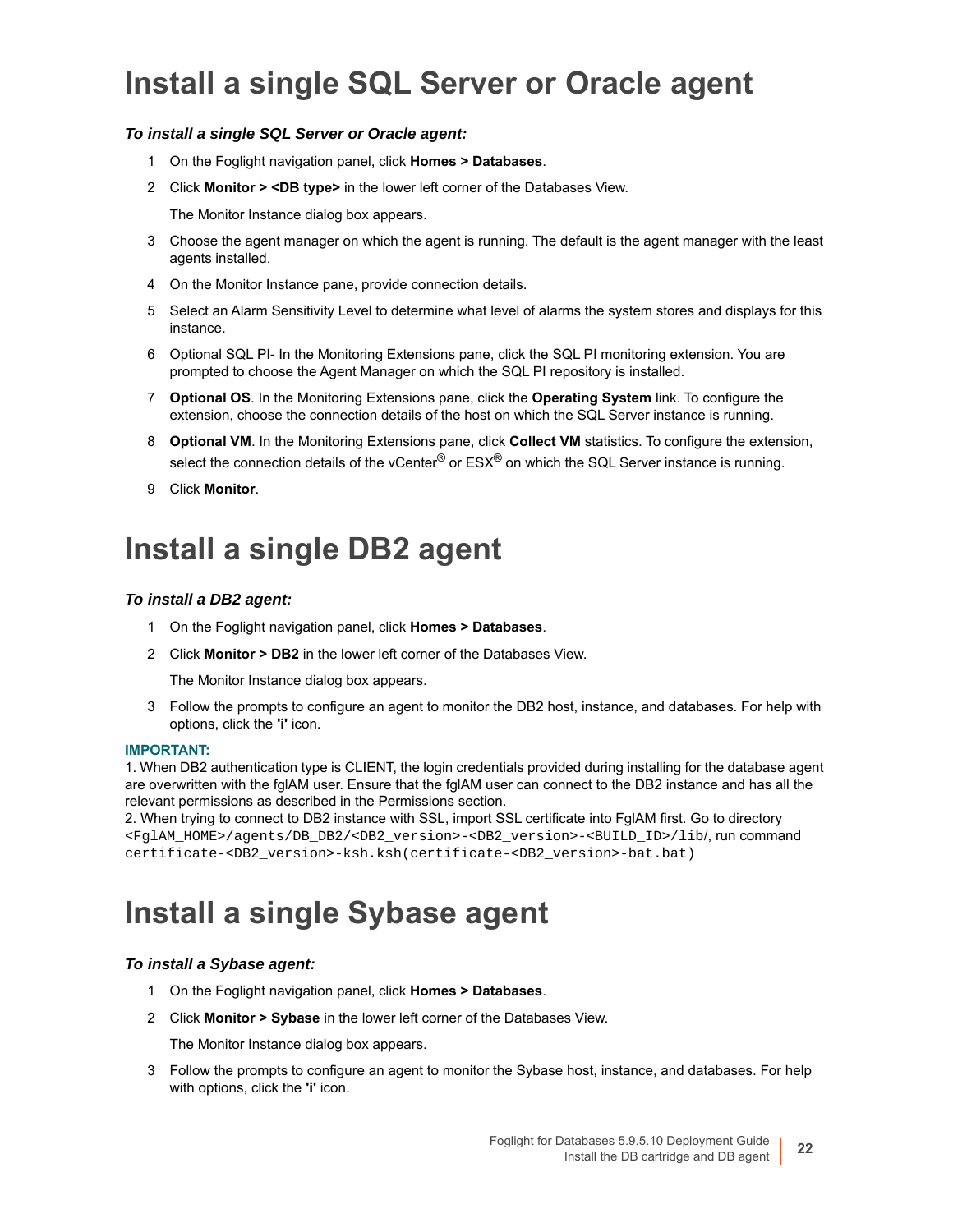## <span id="page-22-0"></span>**Install an Azure SQL DB agent**

### *To install an Azure SQL DB agent:*

- 1 On the Foglight navigation panel, click **Homes > Databases**.
- 2 Click **Monitor > Azure SQL** in the lower left corner of the Databases View.

The *Monitor Azure SQL Database* dialog box appears.

3 Follow the prompts to configure an agent to monitor the Azure SQL host, instance, and databases. For help with options, click the **'i'** icon.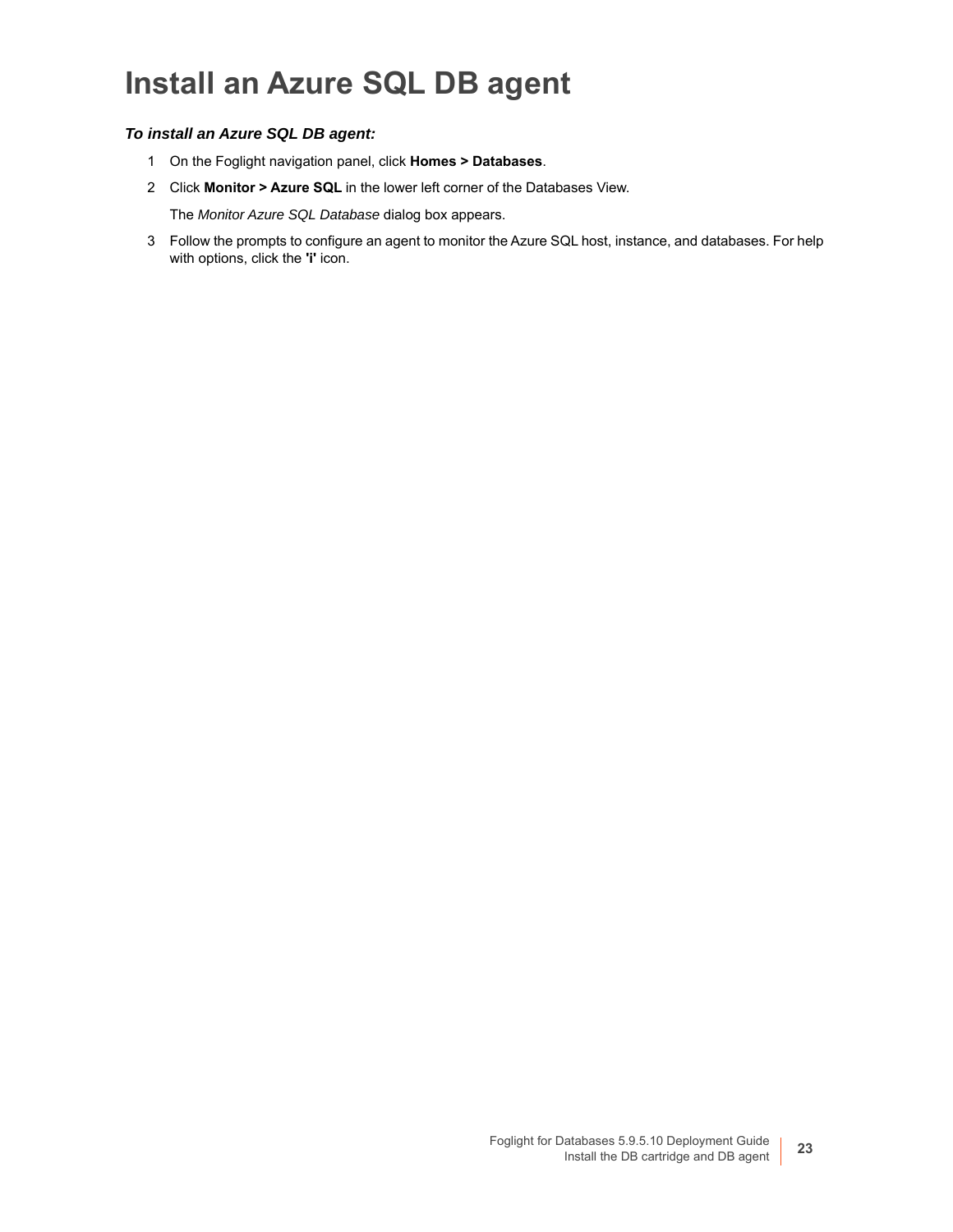# **Special configurations**

<span id="page-23-0"></span>This s[ection documents th](#page-23-1)e product settings required for special configurations:

- **•** [Foglight Upgrad](#page-23-2)es
- **•** [High Availa](#page-23-3)bility
- **•** [Federation](#page-23-4)
- <span id="page-23-1"></span>**•** Concentrator (Proxy)

# **Foglight Upgrades**

If your environment has either of the following deployments, contact your Account Manager or Quest Support prior to performing the Foglight Management Server upgrade:

- **•** More than 50 monitored instances
- **•** Federation
- <span id="page-23-2"></span>**•** High Availability (HA)

# **High Availability**

The *[Foglight High Availability Field Guide](http://support.quest.com/technical-documents/foglight/5.9.5/high-availability-field-guide/)* is available online at:

http://support.quest.com/technical-documents/foglight/5.9.5/high-availability-field-guide/

- **NOTE:** HA is not supported for:
	- **•** Sybase Agents
	- **•** SQL PI repositories

# <span id="page-23-3"></span>**Federation**

[The Foglight Federation Field Guide is available online at:](http://support.quest.com/technical-documents/foglight/5.9.5/federation-field-guide/)

<span id="page-23-4"></span>http://support.quest.com/technical-documents/foglight/5.9.5/federation-field-guide/

# **Concentrator (Proxy)**

Information is available online: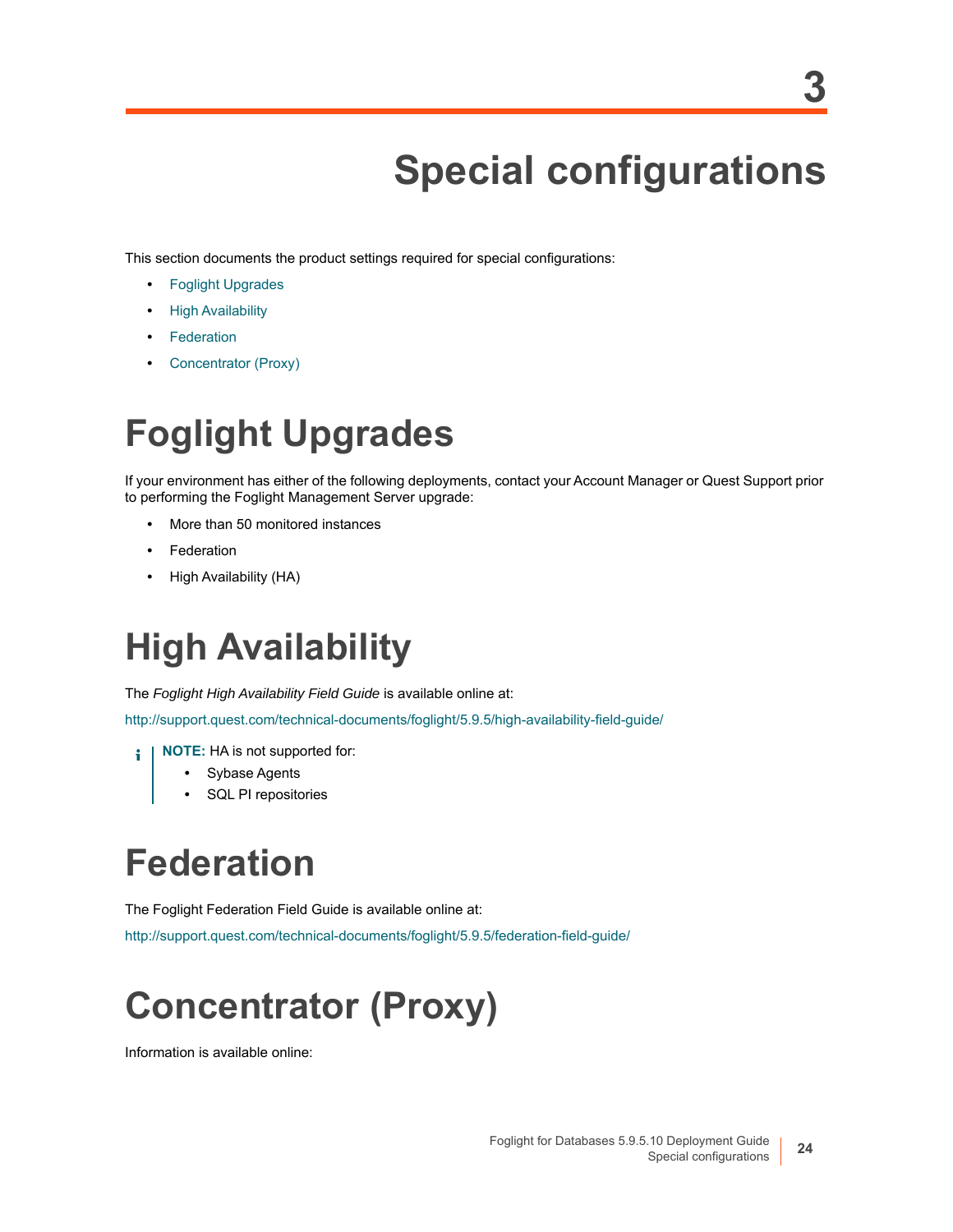- **Agent Manager —** [http://support.quest.com/technical-documents/foglight-agent-manager/5.9.5/foglight](http://support.quest.com/technical-documents/foglight-agent-manager/5.9.5/foglight-agent-manager-guide/configuring-the-agent-manager/configuring-an-agent-manager-instance-as-a-concentrator)agent-manager-guide/configuring-the-agent-manager/configuring-an-agent-manager-instance-as-aconcentrator
- **DB agent** Step by step configuration is provided in the "Configuring the On Demand Port on the Agent Manager Concentrator" section in the *Foglight for Oracle User and Reference Guide* and in the *Foglight for SQL Server User and Reference Guide*.
- **i** | NOTE: Not supported for Sybase agents.

#### **Table 1. Concentrator Agent Manager**

| <b>Number of Agents</b> | <100    | $200$   |
|-------------------------|---------|---------|
| JVM Settings**          | 2048MB  | 4096MB  |
| CPUs $(2.4$ GHz $)^*$   | 2 cores | 4 cores |
| RAM*                    | 4GB     | 6GB     |

**CPUs (2.4GHz)\* —** for a virtual machine the CPU allocation must be reserved. The reservation is expressed in MHz

**RAM\***- for a virtual machine t[he memory allocation must be reserved.](#page-6-1)

**\*\* —** After locating your hardware requirements in the tables, ensure that you complete the manual JVM Setting configuration as described in Manual configuration required by all users.